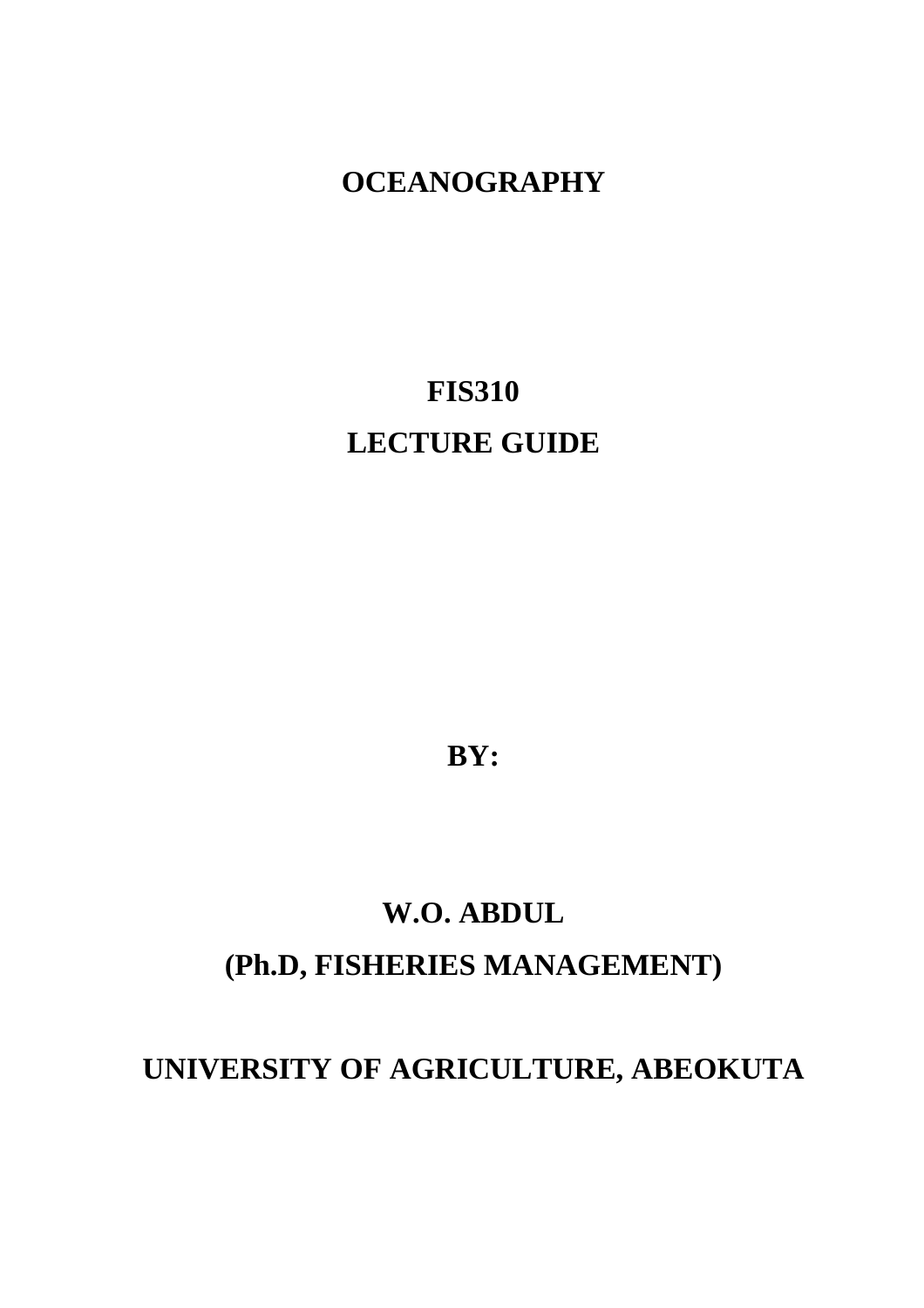#### **WHAT IS OCEANOGRAPHY?**

Oceanography is the application of all science to the phenomena of the ocean. To truly understand the ocean and how it works, one must know something about almost all fields of science and their relationship to the marine environment. Thus, oceanography is not a single science but rather a combination of various sciences.

 The objective of oceanography, at least to the scientist, is to increase human understanding of all aspects of the world's ocean and of the processes and mechanism that have made, and now make, the ocean what it is. This, of course, encompasses the subsidiary aim of describing as many marine features as possible. of the many scientific disciplines that make up oceanography, one would be justified in calling the study of the oceans a very broad science, and however in another sense oceanography is restrictive. It is not a universal science like physics or chemistry; where-in the physical laws governing matter appear to have application throughout our universe.

#### **Scope:**

- (1) Chemical
- (2) Physical
- (3) Biological
- (4) Geological which includes marine geology and geophysics
- (5) Ocean engineering
- (6) Marine policy.
	- 1. Chemical oceanography: chemical reactions that occur both in the ocean and on the sea floor.
	- 2. Biological Oceanography: deals with the distribution and environmental aspect of life in the ocean.
	- 3. Physical oceanography: physical reactions such as changes and motion of the ocaen.
	- 4. Geological oceanography: studies the sediments and topography of the ocean floor.
	- 5. Ocean engineering: concerns with the development of technology for oceanographic research and exploitation.
	- 6. Marine policy: considers the application of social and political sciences such as economics, law, and policy towards the use and management of the ocean.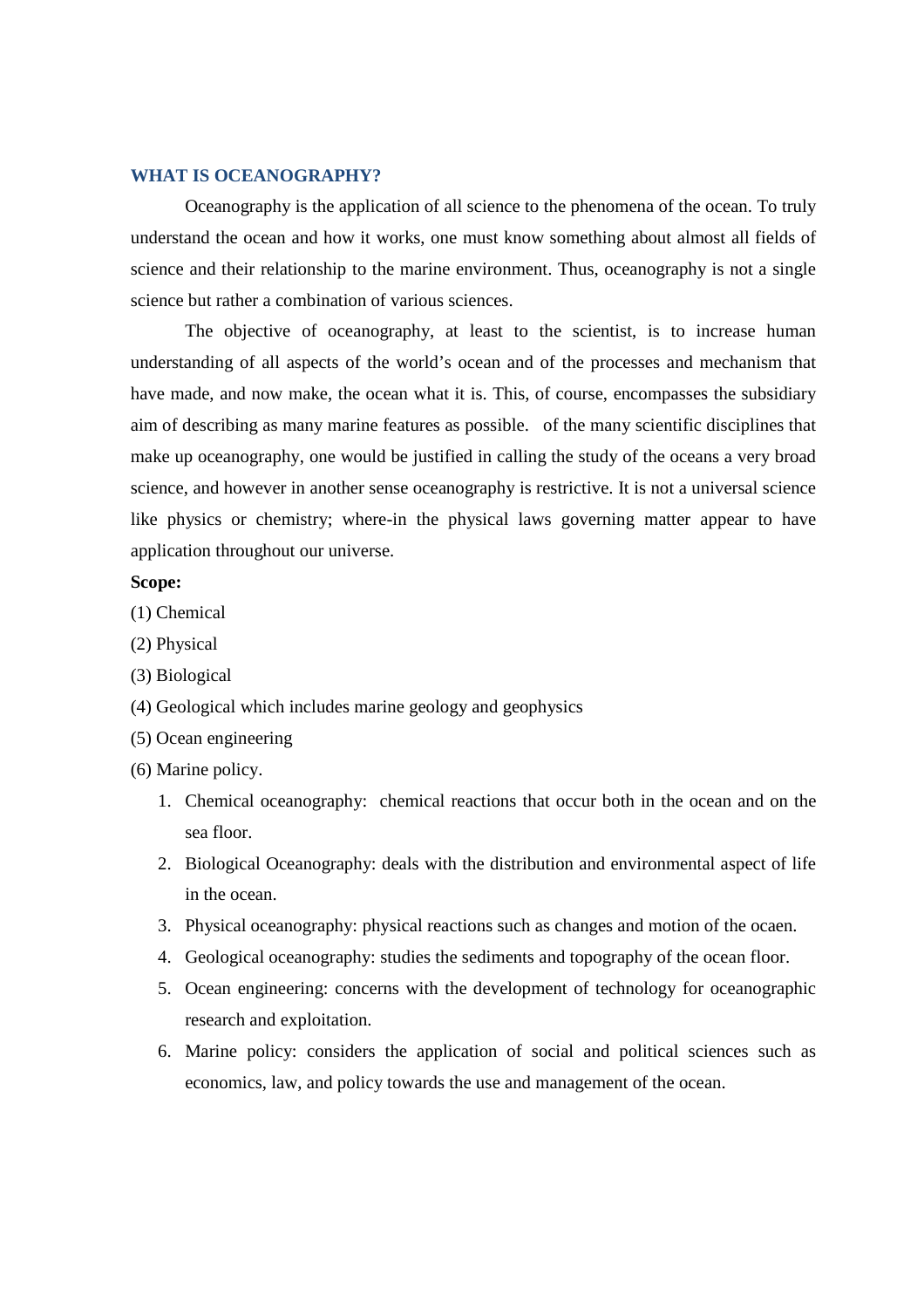## **Why study oceanography?**

Water covers 72% of the world

- Source of food for man for many centuries and still holds the promise of solving today's food problems.
- Source of commercially valuable chemical resource including iodine, bromine, potassium, manganese, e.t.c.
- Desalinization of ocean water is yielding increasingly important amounts of freshwater in the arid areas of the world.
- Sea-floor mineral accumulations, like phosphorite, Mn modules, heavy-metal rich muds, sand, gravel, are valuable commodities that are already being exploited.
- Accumulations of oil and gas below the sea floor are very important natural resources, supplying already almost 20% of the world's needs. This energy, when released, helps power the earth's atmospheric circulation.
- The ocean is necessary to commerce, communication, and natural defense.
- For recreation, sports of during, boating, water skinning, and scuba diving, as well as swimming attract ever greater numbers of pensions each year.

# **Origin of the ocean**

- a. Where did the water come from?
- b. Second, how did it get its unique concentration of salt and other elements?
	- i. From the primordial atmosphere of the earth.
	- ii. From the decomposition of volcanic rocks
	- iii. From incremental addition of water throughout geological time.

Condensation in the atmosphere at one time formed the ocean. The present atmosphere of the earth in fact can hold no more than about 13,  $000 \text{km}^3$  of water; whereas the volume of water in the ocean is over 1 billion  $km<sup>3</sup>$ .

Original water was chemically bound into volcanic rock and subsequently has been removed by decomposition of the rocks to form ocean.

- 5% water in volcanic rocks
- All volcanic rocks have less than 50% of water in the ocean.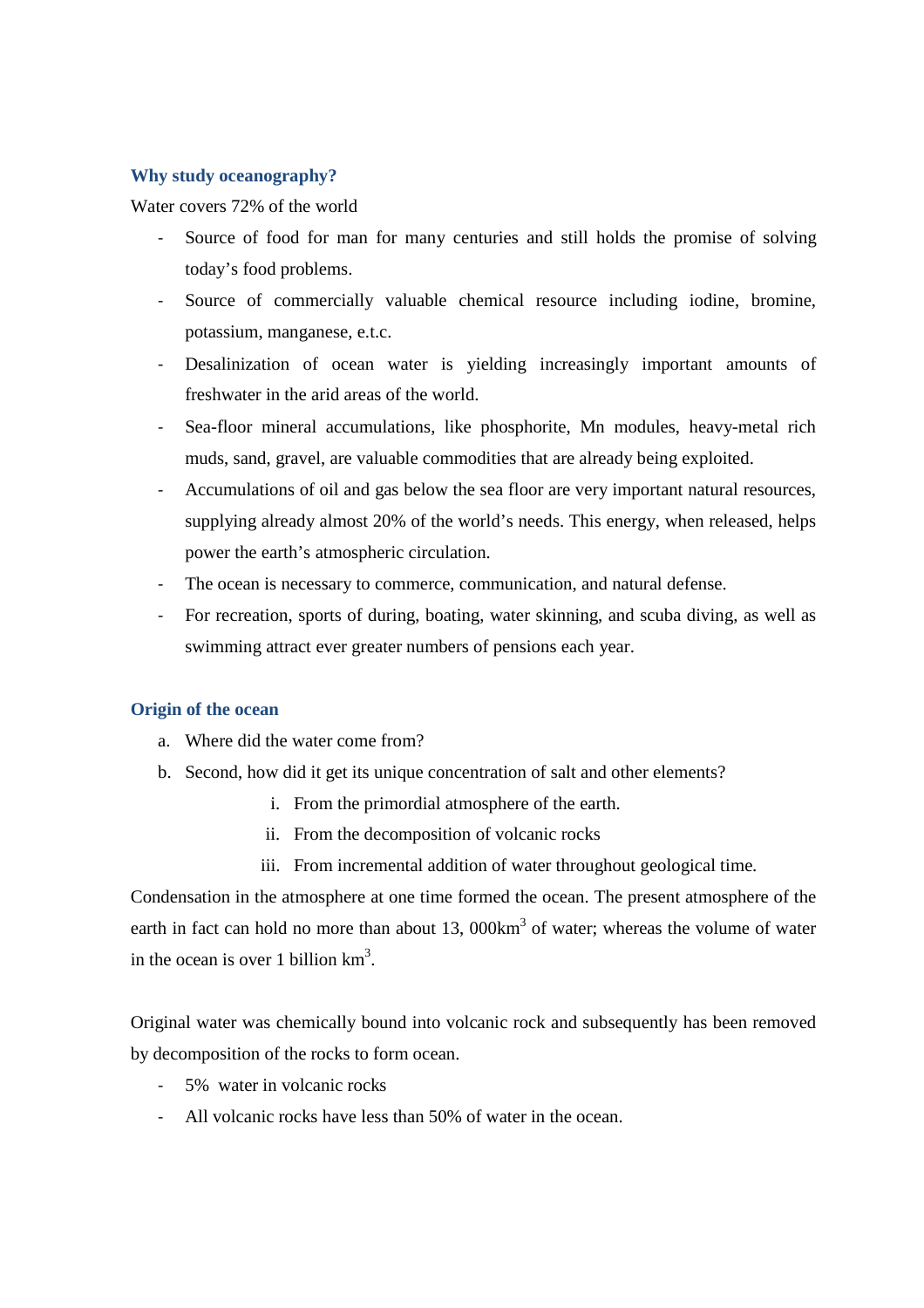This shows that the whole water in ocean did not come from the weathering of rocks –  $Na<sup>+</sup>$ ,  $Mg, Ca<sup>+</sup>, etc$  come from these rocks.

The source of the water is from volcanic activity, hot springs, and the heating of igneous rocks – and also anions are released from volcanoes.

 However, volcanic activity is the source of the water and the anions and that the cations come mainly from decomposition and weathering of igneous rocks.

#### **THE WORLD OCEANS**

 The ocean basins of the world are large depressions on the earth's surface which are filled by a great mass of salt water. These oceans cover about 71% of the earth's surface which means that about 29% of the earth's surface is occupied by the land and rivers. The world oceans have an average depth of 3, 700m. There are four major oceans of the world. These are as follows:

- i. The Pacific ocean
- ii. The Atlantic ocean
- iii. The Indian ocean
- iv. The arctic ocean

The Atlantic, Pacific and Indian Ocean are the three oceanic extensions of the Antarctic Ocean which surrounds the Antarctic continent, but they are separated by the continental barrier into these three oceans. The other small oceans and seas are referred to as the Arctic Ocean. It is from here the Mediterranean Sea projects from. There are connections between the major ocean basin which allows for exchange sea waters and marine organisms.

#### **PACIFIC OCEAN**

This is the largest of the entire ocean basins in the world. The Pacific Ocean basin occupies 1/3 of the total earth's surface. In size, it measures about 180 million square kilometres. Infarct, the Pacific Ocean is far bigger in size than every other continent in the world. In depth, it has a maximum depth of 10,542 m.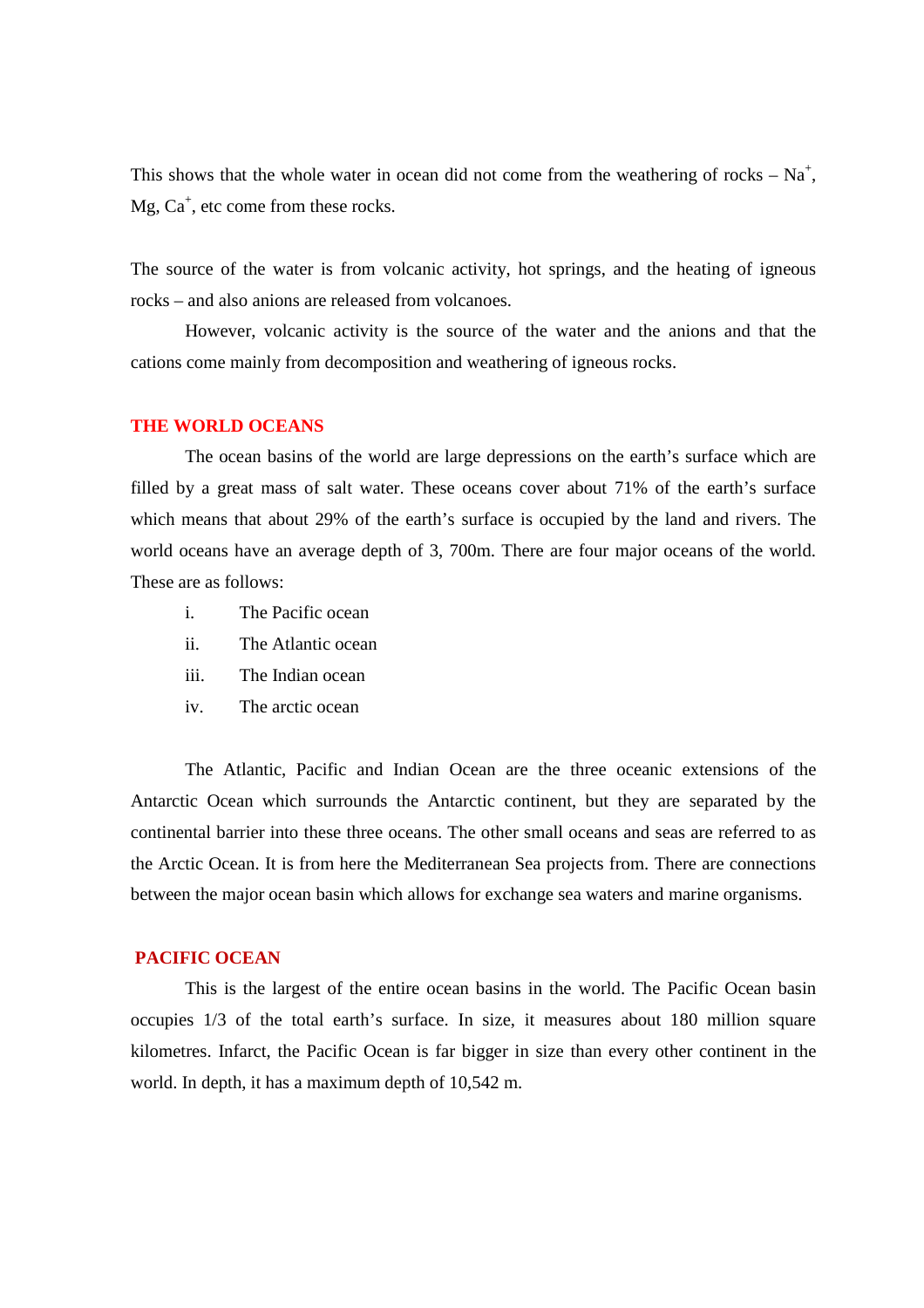#### **THE ATLANTIC OCEAN**

This ocean is one of the largest oceans in the world. It is located between Africa and Europe to the east and the Americas to the west. It is the busiest sea route in the world with a total area of about 82million  $km^2$  and a depth of about 9,218 m. It is narrow in equatorial latitude and this has made it possible for the two basins, the North Atlantic and the South Atlantic basins.

 In the northern hemisphere, a larger part of the continental shelf occurs, for instance in the North-western Europe and round New Foundland as well as the maritime, parts of Canada. There is a broad shelf off Patagonia in the Southern hemisphere. However, apart from the places mentioned above, continental shelf is narrow elsewhere. e.g. in the blocks of Africa and Brazil.

#### **INDIAN OCEAN**

The Indian Ocean has an area of about 74 million  $km^2$ . Comparatively, it is smaller in size than the Atlantic and totally different from other two main oceans because it is wholly enclosed to the north and lies mainly in the southern hemisphere.

The ocean is bounded in the West by Africa, in the East by Australia, Asia in the north and to the south by Antarctica. It has a total depth of about 7,450 metres.

#### **THE ARCTIC OCEAN**

The Arctic Ocean occupies the areas around the North Pole. It is a shallow basin with a mean depth of 5,449metres and it occupies an area of about 14million square kilometres.

#### **PROPERTIES OF SEA WATER**

#### **A. SALINITY**

Salinity is defined as the total amount of solid material, in grams, contained in one kilogramme of sea water when all carbonate has been converted to oxide, the bromide and iodine replaced by chlorine, and all organic matter completely oxidized. In the sea, salinity ranges from 32-38% $_0$ . In the ocean and seas of the world, it ranges from nearly  $0\%_0$  where large rivers empty into sea to over 40%o where the river influx from the land is negligible and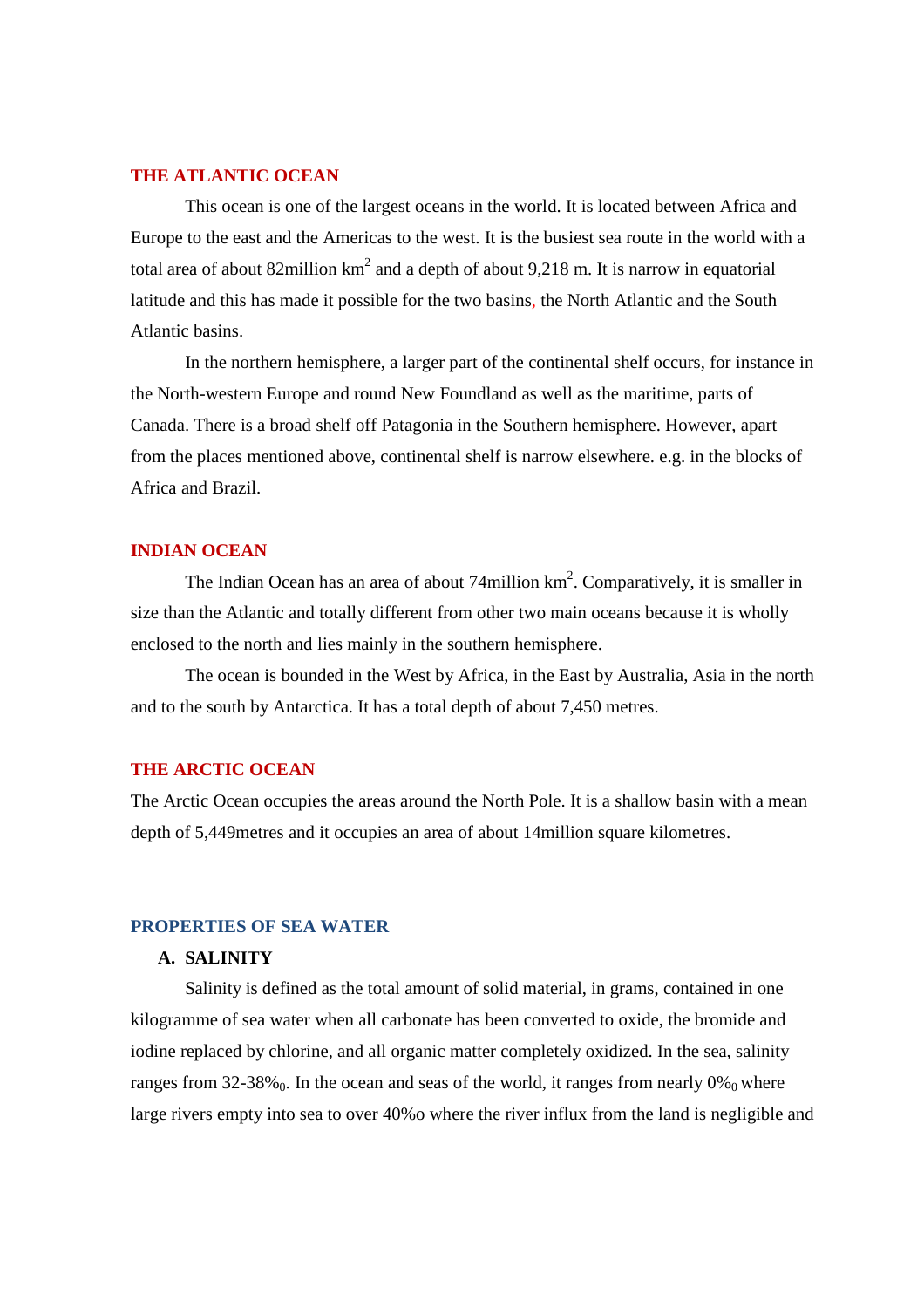where surface evaporation is great. At the depth of the ocean, salinity ranges from 35-36%o. And higher salinity values occur near the arid equatorial areas whereas lower values occur near the polar regions.

Surface water salinity is usually influenced by two major factors:

- i. Evaporation
- ii. Precipitation

An excess of evaporations over precipitation removes water from the sea surface thus, concentrating the salts and increases the salinity. This is usually facilitated when the water is warmer than air. It is greats when cold air flows over warm water. But when the sea is colder than air, turbulence as well as evaporation is reduced. Excess precipitation decreases salinity by diluting the sea salts. Run-offs from rivers, thawing of ice both have the same effect in diluting the sea salts.

The difference between evaporation and precipitation shows a linear correlation with surface salinity. Precipitation is universe to evaporation. e.g. the effect of evaporation on the salinity of sea water is found in the Mediterranean sea. The relatively fresh Atlantic water flowing into the Mediterranean Sea is completely altered by processes including evaporation and flow-out of the sea as saline water. This change is due to great increase in evaporation and the relatively low rainfall and run-offs into the Mediterranean Sea area. In the Black sea, the reverse situation occurs, precipitation and run-offs exceed evaporation thus water becomes less saline.

When sea water freezes, only the molecules are incorporated into the ice-crystal, the dissolved salts are left-out thus increasing the salinity of the remaining sea waters. The process is reversed when ice thaws or melts. Freezing and thawing of sea water are usually seasonal phenomena resulting in little long term salinity differences.

A vertical distribution of salinity is very similar to temperature and this distribution can be expressed into three or four major zones:

- i. A well mixed surface zone of generally uniform salinity. This zone is usually between 50-100m.
- ii. A zone with a relatively large salinity change below surface water the Halocline zone.
- iii. A thick zone of relatively uniform salinity extending to the ocean bottom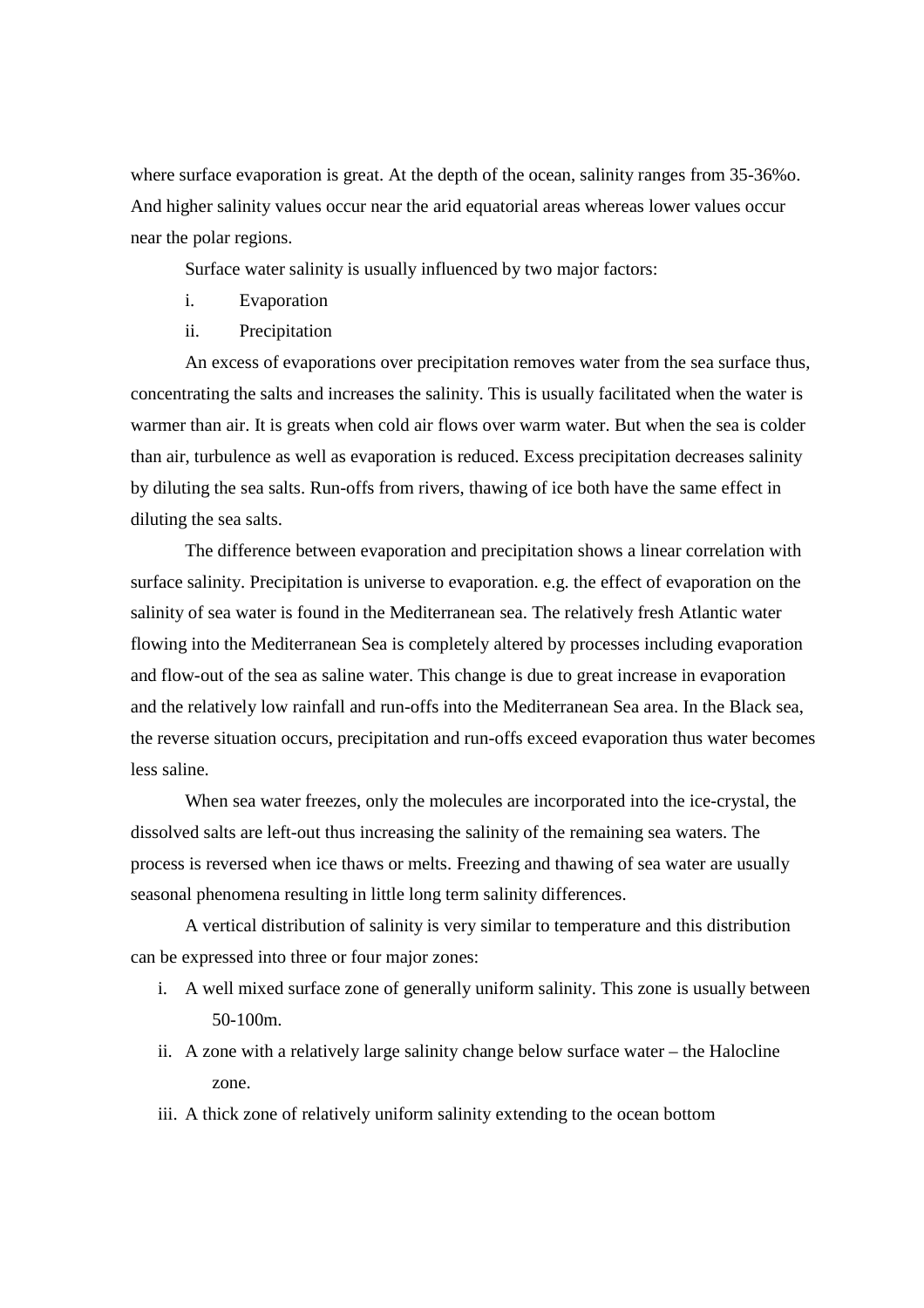iv. Occasionally, there is a zone of about 600-1000m in some areas where there is a minimum salinity.

The normal chemical content of sea water with a total salinity of 35%o is as follows:

| <b>10N</b>     | <b>CHM SYMBOL</b> | <b>G/KG OF WATER OF SALINITY 35%</b> |
|----------------|-------------------|--------------------------------------|
| Chloride       | C <sub>t</sub>    | 19.353                               |
| Sodium         | $Na+$             | 10.762                               |
| Slulfilate     | $SO_4^2$          | 2.709                                |
| Magnesium      | $Mg^+$            | 1.293                                |
| Calcium        | $Ca^{2+}$         | 0.411                                |
| Potassium      | Kt                | 0.399                                |
| Bicarbonate    | HC0 <sub>3</sub>  | 0.142                                |
| <b>Bronite</b> | $Br^-$            | 0.0673                               |
| Strontuim      | $Sr^{2+}$         | 0.0079                               |
| <b>Boron</b>   | $\overline{Br}^+$ | 0.00445                              |
| Fluoride       | F                 | 0.00128                              |

**MAJOR CONSTITUENTS OF SEA WATER** 

 The proportion of these various elements remains very constraint in sea water from place to place even when the total salinity differs. A good measure of any of these constituents gives a good index of salinity.

 In addition to the major constituents, there is in the sea virtually every natural element, but most are in very small concentration. The elements and compounds associated with living organisms such as carbon, oxygen, nitrate and phosphate are found in small but highly variable amounts. The trace elements that are important for biology, e.g. Copper, Cobalt, etc. have even smaller concentrations. As an example of the relative concentrations of major constituents, nutrient elements, and trace elements, the typical concentration ratio of Na: N (in  $N0_2$ ,  $N0_3$ ,  $NH_4$ ): CO are roughly  $10^7$ :  $10^3$ : 1.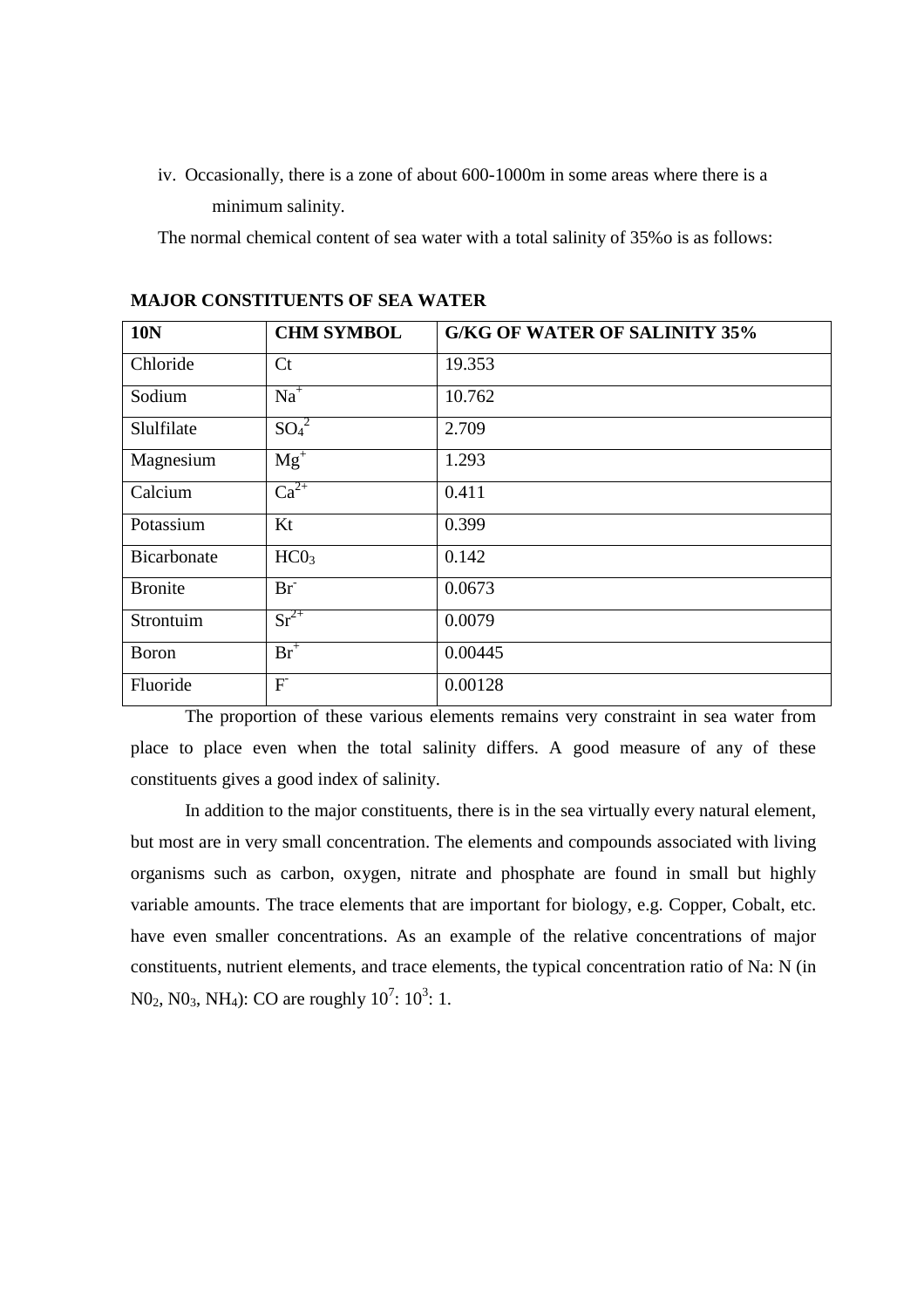#### **MEASUREMENT SALT CONTENT**

The most abundant solutes in seawater are Cl<sup>-</sup>, Na<sup>+</sup>, Mg<sup>2+</sup>, SO<sub>4</sub><sup>2-</sup>, Ca<sup>2+</sup>, and K<sup>+</sup>. They are referred to as the major or conservative ions. They constitute over 99.8% of the mass of the solutes dissolved in seawater. The Na and Cl alone account for 86%.

 $=\frac{80 \text{ m} \cdot \text{s}}{4 \pi} \times 1000$ 1 *x Kg seawator ofg inorganic dissovled ions*

The most accurate and precise salinity measurements are made with an inductive salinometer, which measures the conductivity of a seawater sample.

 The conductivity reading is converted to salinity using an empirical equation. The precision of a good inductive Salinometer is  $\pm$  0.001%. Accuracy is insured by calibrating the salinometer on a routine basis against IAPSO (International Association for Physical Sciences of the Ocean) standard sea water, which is the international accepted salinity standard.

#### **Chlorinity**

Because the major ions are present in constant proportions, their concentrations can be used to infer the salinity of seawater. Before the invention of the salinometer, salinity was calculcated from the chloride concentration of seawater because of the ease and accuracy with which this measurement can be made.

Salinity =  $1.80655$  x Chlorinity

Where chlorinity is defined as the mass in grammes of halides (Expressed as Cl<sup>-</sup>) that can be precipitated from 1000g of seawater by  $Ag^+$ .

 Chlorinity is determined by titrating a sample of seawater with a standard solution of silver nitrate.

Equation:  $\log_{(aq)} c l_{(aq)} + B r_{(aq)} + I_{(aq)} \rightarrow Agcl_{(s)} + AgBr_{(s)} + AgI_{(s)}$ 

Thus:

Chlorinity = Atomic weight of Cl X Moles of  $Ag<sup>+</sup>$  required to precipitate halides per 1Kg seawater X 1000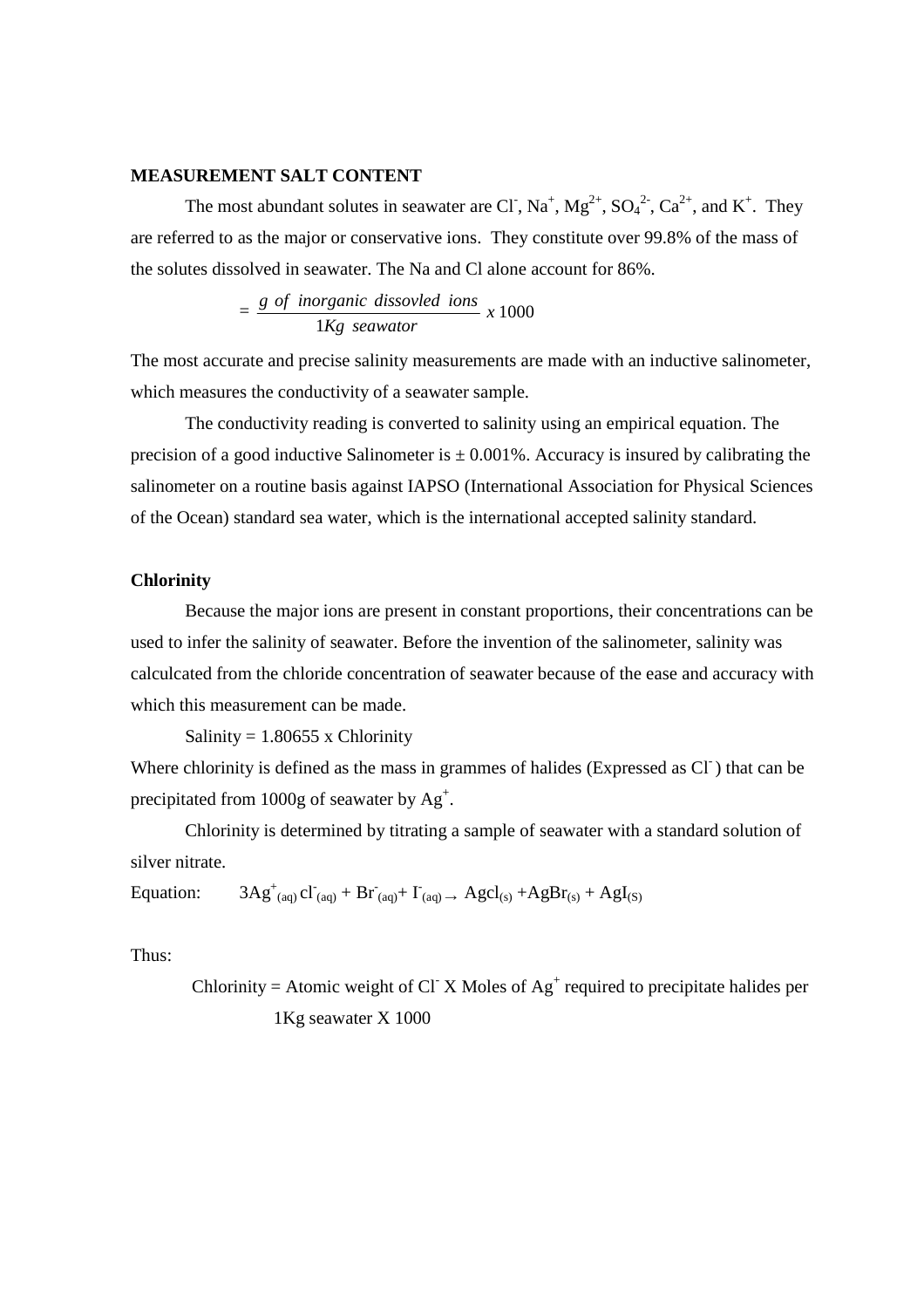#### **B. DISSOLVED GASES**

Nitrogen, carbondioxide and oxygen are the most abundant gases dissolved in sea waters. The solubility of gases is a function of a temperature. And as temperature increases, solubility decreases/reduces. Nitrogen is comparatively inert, and it is therefore not involved in the basic life processes of most organisms.

Carbondioxide and oxygen are metabolically very active and they are therefore the most important dissolved gases in the ocean. Carbon dioxide is abundant in seawater in higher concentration than in the atmosphere. In the sea, the  $CO<sub>2</sub>$  concentration is never too low to support plant growth because sea water has unusually large capacity to absorb  $C_0$  due to the fact that most of the dissolved  $CO<sub>2</sub>$  does not remain as a gas, much combines with water to form carbonic acid (H<sub>2</sub>C0<sub>3</sub>) which is a weak acid. H<sub>2</sub>C0<sub>3</sub> normally breaks-down to form H<sup>+</sup> and a  $HeO_3$  or  $2H^+$  and a  $CO_3^2$ .

$$
CO2 + H2O \rightarrow H2CO3
$$
  
H<sub>2</sub>CO<sub>3</sub> \rightarrow H<sup>+</sup> + HCO<sub>3</sub><sup>-</sup> \rightarrow 2H<sup>+</sup> + CO<sup>2-</sup><sub>3</sub>.

The abundance of hydrogen ion in water controls it acidity or alkalinity i.e the pH or the hydrogen ion concentration. The above reaction is reversible. The carbonic acidbicarbonate–carbonate system in water functions to buffer or limit changes in water pH. If there is excess  $H^+$  in water, the above reaction proceeds to the left removing the ion from the solution thus preventing the increase acidity. But if it is too low, the reaction will proceed to the right making more ion available (by conversion of carbonic acid to  $HCO_3$ , and  $HCO_3$  to  $CO<sub>3</sub><sup>2</sup>$ ) and preventing alkalinity.

**Oxygen** – is one of the most essential elements for marine life. It is necessary for the survival of most organisms except the anaerobic organisms. The abundance or lack of oxygen in sea waters therefore strongly influences the distribution and abundance of most marine organisms. Like in most waters, oxygen is available in sea waters from the (transfer) air/atmosphere and also during photosynthesis by marine organism/plants. These two processes are limited to the surface area of the ocean hence this area is very rich in oxygen.

Oxygen replenishment in the deep water near the bottom occurs by very slow diffusion process from the oxygen rich surface layer downward and also by vertical water movements i.e. Upwelling (convection) which mixes surface and bottom waters, as well as, thermocline through water circulation.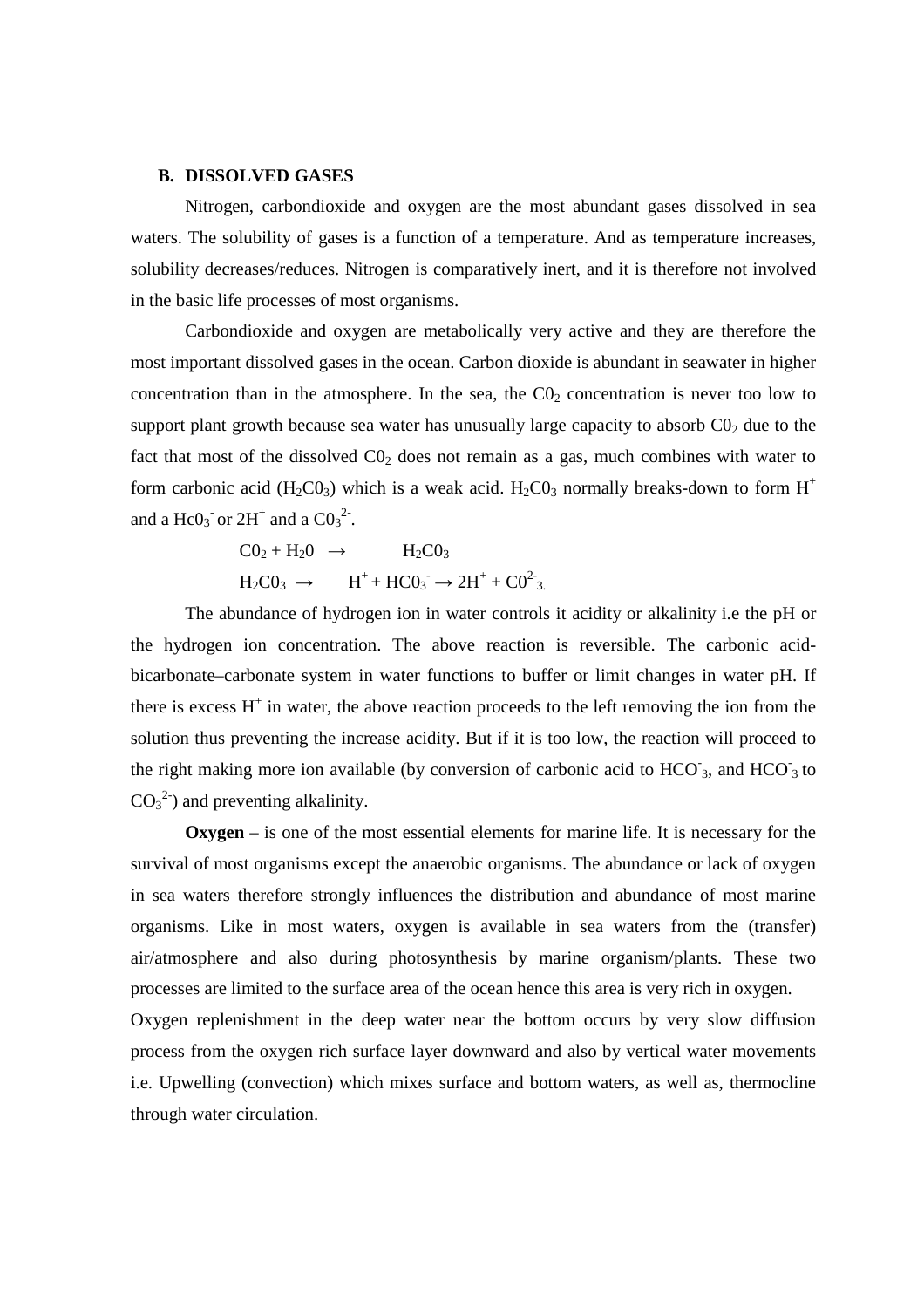The amount oxygen decreases with depth. At intermediate depth, plant and animal respiration as well as bacterial decomposition and organic debris use oxygen as fast as it is replaced thereby creating an oxygen minimum zone. The presence or absence of oxygen minimum zone depends on whether the depth of oxygen respiration exceeds the renewal of oxygen by mixing of surface and deeper waters. The increase in oxygen in depth below the oxygen minimum zone is believed to be due to the influx of oxygen rich water from the polar region into the deeper parts of the ocean.

#### **DETERMINATION OF DISSOLVED OXYGEN**

It can be determined by

- (i) Oxygen meter (electrical or battery)
- (ii) Titration method (Winkler's method)

In the Winkler's method, concentrated magnesium chloride and alkaline KI are added to the water sample. Both are thoroughly mixed with the water sample under vacuum. A white precipitate of magnesium hydroxide is first formed and some of this is first oxidized into magnesium hydroxide by the DO in the water sample. This magnesium hydroxide which is a brown precipitate settles on the bottom of the specimen bottle (rate of setting depends on the salinity). Concentrated  $H_2SO_4$  in then added, this dissolves the magnesium hydroxide. The magnesium hydroxide liberates iodine from the KI by an oxidation process and is reduced to magnesium oxide. The liberated  $I_2$  takes up excess  $I_1$  and forms a complex compound  $I_3$ .

 A rough estimate of the DO content in the sample can be made by nothing the depth of colour of the  $I_2$  at this stage. The liberated  $I_2$  is titrated with  $N^a{}_2S_2O_3$  using a starch solution indicator. The end point is blue colour. The amount of DO is equivalent to the quantity of  $Na<sub>2</sub>S<sub>2</sub>O<sub>3</sub>$  titrated to reach the end point.

 $I_2+2Na_2S_2O_3 \rightarrow 2NaI + Na_2S_4O_6$ 

Also at any given temperature, pressure and salinity DO can be deduced:

$$
\text{CS} = \frac{475}{33.5} + t
$$

 $CS =$  Solubility of oxygen (mg/l)

t = temperature  $(^0c)$ .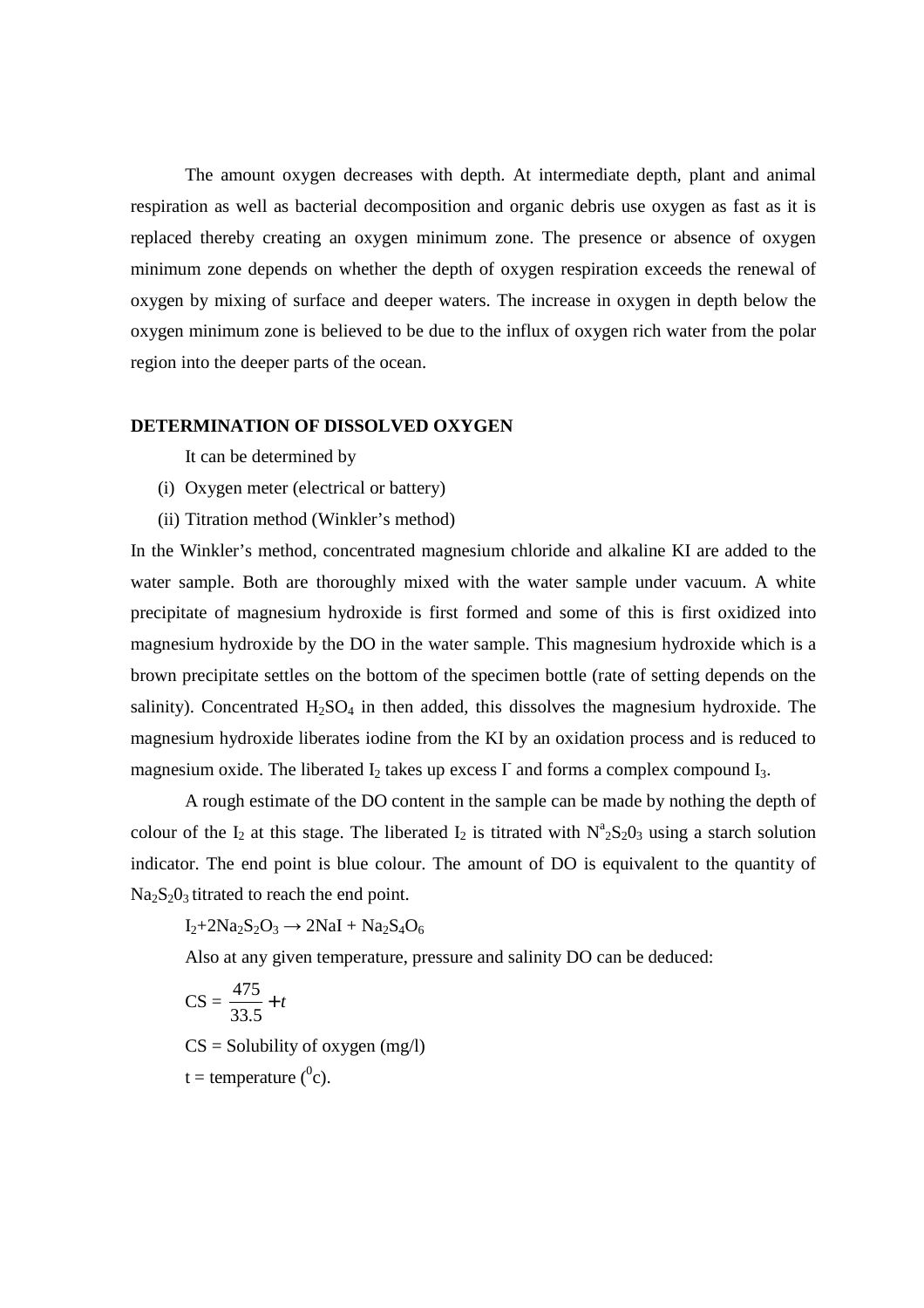| $\overline{0}_{\rm C}$ | $CS$ (mg/l) | $^{0}$ c | $CS$ (mg/l) |
|------------------------|-------------|----------|-------------|
| $\overline{0}$         | 14.18       | 25       | 8.12        |
| $\mathbf{1}$           | 13.7        | 26       | 7.98        |
| 20                     | 8.88        | 27       | 7.85        |
| 21                     | 8.72        | 28       | 7.72        |
| 22                     | 8.56        | 29       | 7.69        |
| 23                     | 8.41        | 30       | 7.48        |
| 24                     | 8.26        | 31       | 7.37        |

General  $DO =$ 100 *Cs* + *P*

 $P = \%$  saturation of oxygen in the water

 $Cs =$  Solubility of  $O_2$  of any given temperature.

#### **C. DISSOLVED ORGANIC NUTRIENTS**

Most important dissolved organic nutrient in sea water are nitrogen and phosphorus. They are chemically combined in organic compounds and eventually oxidized to nitrate and phosphate. There are known as the fertilizers of the sea. Their sources are from excreta of animals, dead remain of plants and animals which drop to the bottom and decomposed by bacteria. These and other amounts of nutrients are usually utilized during photosynthesis by plant at or near the surface of the water. This, therefore, depletes the surface water nutrient and increases their concentration in deeper water. This mixing of surface and bottom waters are very vital for their distribution.

Other dissolved organic compounds in seawater include organic carbon, CHOs, proteins, amino acids, organic acids and vitamins. Generally dissolved organic matter/nutrient is present in seawater in moderately small and usually variable amount of between 0-6mg/l.

#### **D. TEMPERATURE**

This is the relative measure of the condition caused by heart energy. In the world's ocean, temperature ranges from  $-2^0c$  (bottom, near the Antarctic) to  $30^0c$  (equatorial regions). However, at the lower limits, ice usually forms. The surface of the ocean is heated by:

i. Radiation from the sky and sun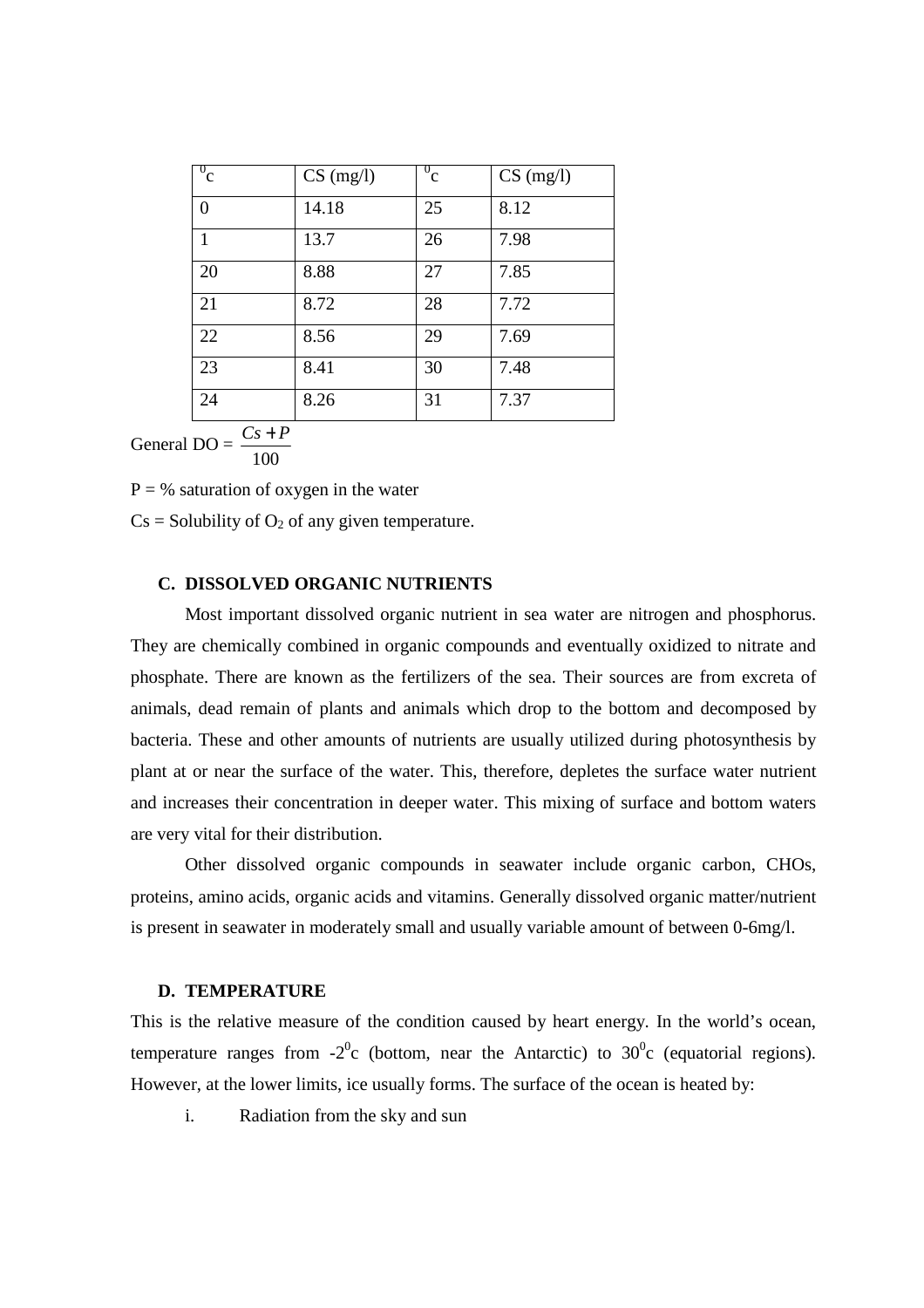- ii. Conduction of heal from atmosphere
- iii. Condensation of water (vapour). The surface is cooled by:

i. Back radiation from the sea surface to the atmosphere

- ii. Back condition of heat to the atmosphere
- iii. Evaporation.

The surface temperature of the ocean is closely related to the latitude and season of the year. Usually more heat for unit area is received at the equator just as more heat is received in dry season and summer. In the sea, temperatures do not vary throughout the year like on land. There is, however, an important seasonal fluctuation of surface water temperature in the ocean. This is known to vary with ocean currents, prevailing winds, and these variations occur most in the middle latitudes.

The change of temperature with depth depends on four (4) factors:

- i. Variation in the amount of heat absorbed
- ii. Effect of heat conduction
- iii. Lateral displacement of water by current.
- iv. Vertical motion of water.

In most seas, there is thermal stratification. In the mid and low latitude, the temperature profile with depth consists of 3 layers:

- 1. A woven, well mixed (uniform) layer probably up to 500m, depth where temperature is virtually similar to the surface.
- 2. A transition layer below the surface called the thermo chine. This is a region where there a rapid decrease in temperature from that in the surface layer above. It can be from about 500m - 1000m depth.
	- iv. Deep layer of cold water with relatively homogeneous water temperature. It is usually below 100m and temperature slowly decreases towards the bottom. The water in the region has it origin in the high latitudes.

Thermocline is usually about in polar regions since in there regions, most of the ocean surface is covered by ice in writer and solar radiation is usually low in summer. In the tropics, the thermocline may be very close to the surface (at times s20-50m depth). So all areas with strong seasonal warning have a temporary seasonal thermocline in the surface area. Off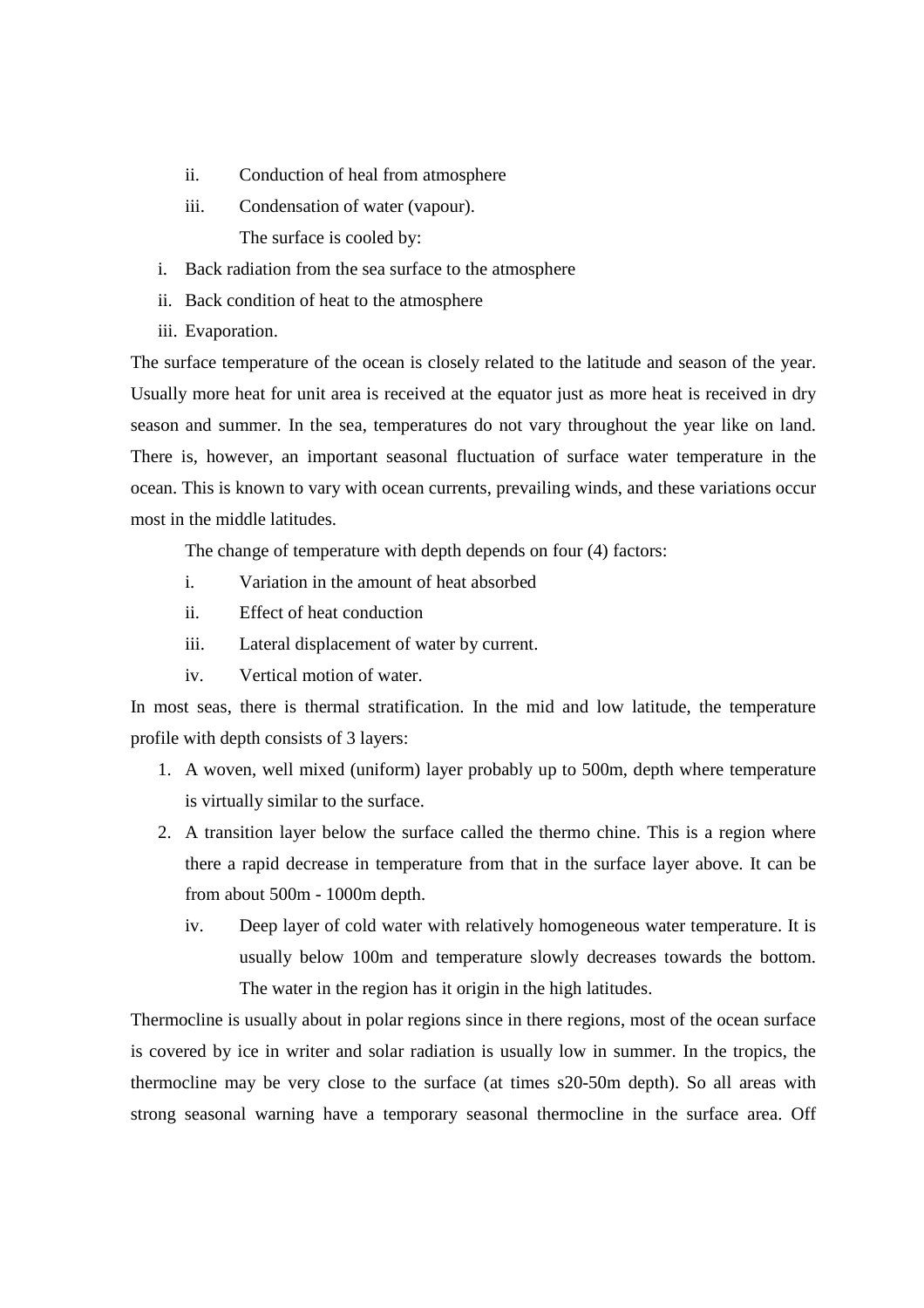Nigerian coast there is a minor thermocline during the period of high temperature. This usually disappears during the harmattan and rain when the water is cool.

 The relationship between air temperature and sea temperature is responsible for Seafog formation. Seafog are formed when warm damp air passes over a cold sea surface. The air is then cooled below its dew point and fog is formed. Seafog can also occur with strong winds which are not dependent on daily heating and cooling. This occurs when there is a diurnal variation in seawater temperatures. Seafog occur monthly in spring and early summer when air passing off the land may be warmer while the sea is still very cold. Fogs are most common in high latitude, very rare in the topics and do not often occur in the Mediterranean region.

Dew point is the temperature at which a given parcel of air must be cooled at constant pressure and constant water vapor content in order for saturation to occur. When this temperature is below  $0^0c$  it is sometimes called frost point i.e. the highest temperatures at which atmospheric moisture will sublimate in form of a frost of a cooled polish surface.

Fog: this is a visible aggregates of minute droplets suspended in the atmosphere in the earth surface →result of condensation.

Seawater is slightly compressible and this leads to an increase in temperature of water when it is compressed adiabatically (i.e., without exchange of heat). Thus at great depths, the measured temperature may be found to increase with depth. The adiabatic effect of increasing pressure leads to temperature increase of the order of  $0.1<sup>0</sup>c$  for 1000m.

Potential temperature is defined as the temperature a water sample would have if it were brought adiabatically to the sea surface.

## **DETERMINATION OF TEMPERATURE**

 Temperature of sea water at different depths is generally determined "in-site". It is usually done with contact thermometer of various types. T here are (1) the fluid thermometer – includes Hg type (for surface water) temperature. It can be done in a scoop bucket or also in water.

 To obtain the temperature of selected depths of the ocean, (2) the tipping thermometer is used. It is usually attached to a suitable water bottle (3). Also the bathythermograph is used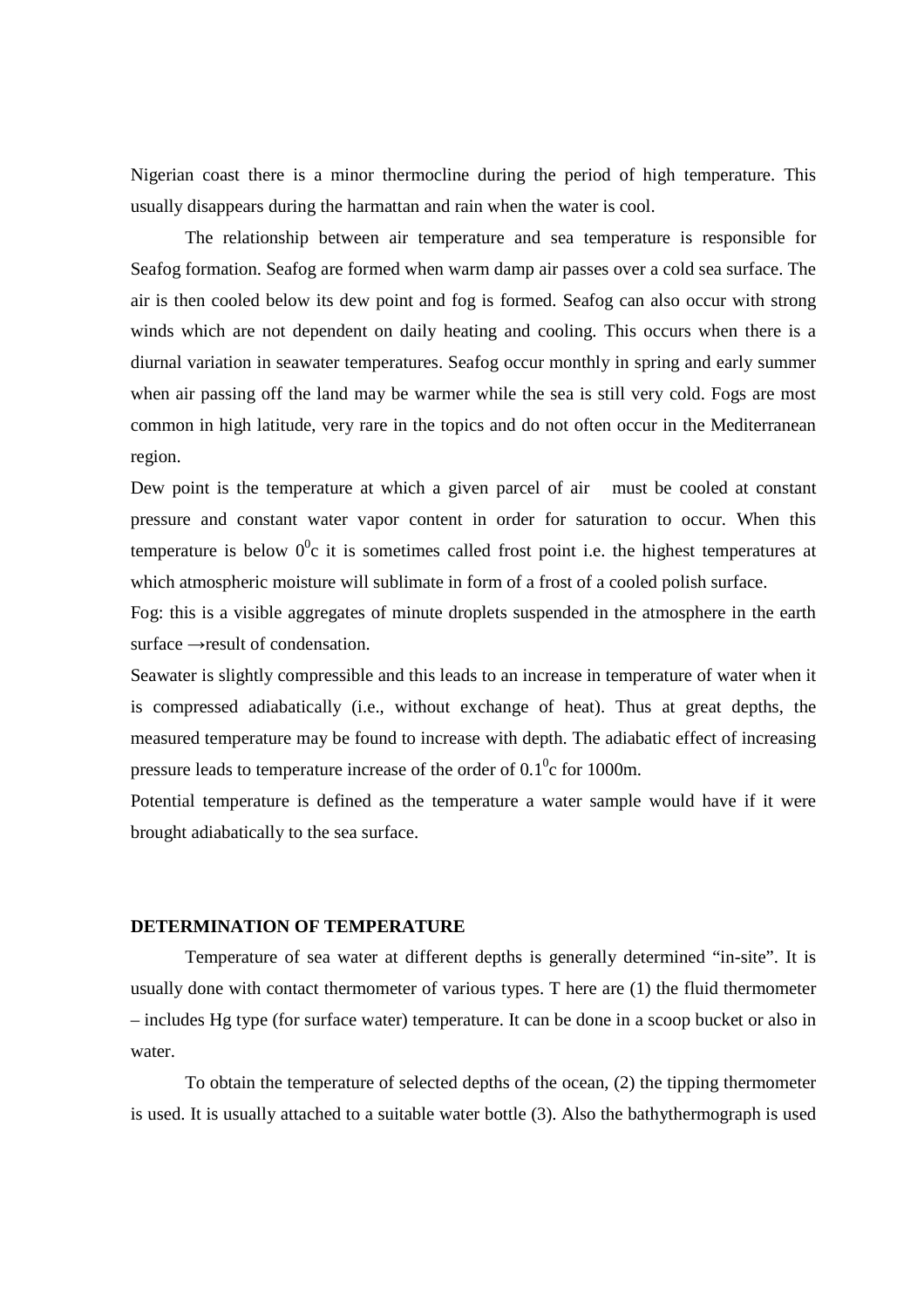to record continuous temperature as a function of depths. It is accurate up to about 270m depth after which it is relatively inaccurate. (4). Metal resistance thermometer; metals are said to have the ability to increase their electrical resistance when they are heated. The most popular metal with this characteristic is platinum. (5). Thermistors: this also operates on the principles that certain semi-conductors can react with heat by showing a strong fall for a resistance. These thermistors are also described as heat conductors and they are very sensitive. Thermistors can be used alongside with recording thermometer for the measurement of surface water temperature both in anchor as well as moving ship. It can contimously measure and record total water temperature or temperature stratification of surface water.

# **E. DENSITY**

This is referred to as mass per volume. In the seas, it ranges from  $1.02 - 1.07$  g/cm<sup>3</sup>, it is usually controlled by salinity,  $T^0C$ , pressure or depth. Generally it increase with increase in salinity, increase in pressure or depth, and decreases with increase  $T^0$ c. so colder, deeper, more saline water is usually the densest water.

However, increase in density with decreasing temperature continues only to  $4^0C$  below which density decreases with increase in temperature thus, continuous cooling below  $4^0c$ causes the density of water to decrease until the freezing point  $(0^0C)$  is reached. At this point water is turned into ice, there is a sharp decrease in density, and the ice formed floats. This proficient of ice floating is of great advantage of living organisms that are heavier than water. Without this unique temperature/density relationship, the ice formed would sink and water bodies would freeze from bottom making life difficult and almost impossible.

### **F. LIGHT**

Although very small amounts of water appear to be transparent, the ocean absorbs most of the solar radiation incident at the surface within several tens and metres from the surface. It is this absorption of solar energy that supplies most of the energy input to the ocean and that limits most of the primary production to the upper layers of the sea. The average energy input to the sea by solar radiation is about  $10^4$  times that input by the wind or tides.

 The spectrum (distribution of energy as a function of wavelength or frequency) of solar radiation that reaches the sea surface covers the spectral range from 290 to 3000nm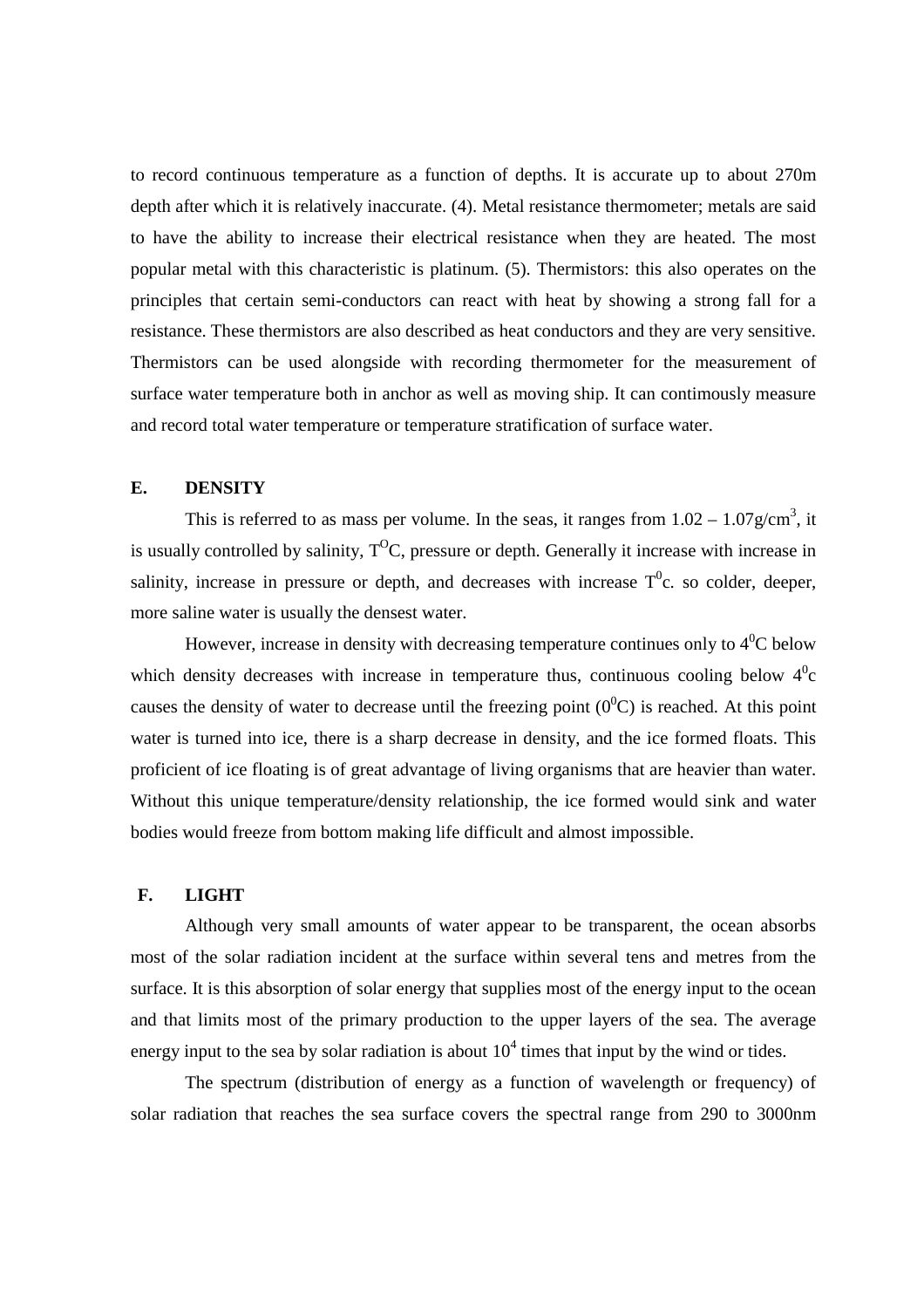$(1nm = 10<sup>-9</sup>m)$  in wavelength, of which the range 350 to 750nm is visible. The energy has a peak near 480nm (blue-green) by nearly half the energy is in the infra-red. Some of the light is reflected at the sea surface (only a few  $%$  for angles of incidence less than  $45^{\circ}$  from normal) and the rest enters the sea to be refracted, and alternated by scattering and absorption; the latter is the ultimate rate of most of the light.

 Clear sea water is most transparent to blue green portion of the light spectrum and is least transparent to the red portion. Hence blue light penetrates sea water more deeply than red light. Hence, blue light penetrates sea water more deeply than red light. Even in the clearest tropical waters, almost all the red light is absorbed in the first 10m whereas the blue light penetrates up to 100m. The blue colour common to most clear Open Ocean is due to the greater penetration, and eventual back scattering of blue light.

#### **G. SOUND IN THE SEA**

Sound in mechanical radiation, a propagating pressure disturbance, and the ocean is an excellent medium for propagating acoustic waves. The speed, C, at which sound waves propagate is given as  $C^2 = (kp)^{-1}$  where k is the adiabatic compressibility of the water, which like p is a function of salinity, temperature and pressure. The speed increases with increasing salinity, temperature or pressure (depth). Since the speed of sound varies significantly in the ocean, sound undergoes refraction. The concept of an acoustic ray, analogous to a light ray, is used and Snell's law, which relates the angle of incidence and the angle of refraction to the ratio of wave propagation speeds, can be applied. In the thermocline the effect of temperature dominates and the speed of sound decreases with depth, and sound rays tend to 'bend' (refract) downward. In relatively uniform water below 2000m, the pressure effect dominates and sound speed increases with depth and the rays tend to "bend" back upward. Thus the sound energy tends to be trapped in a 'sound channel' and is propagated extremely well over great distances.

 Acoustic radiation, like electromagnetic radiation (e.g. light) is attenuated by absorption and scattering. In absorption, the radiation interacts with the water molecules and the dissolved ions in sea water and is irreversibly altered and the energy transformed into heat, or chemical potential energy. Scattering is any random process by which the direction of radiation is changed without any other alteration. Absorption and scattering decrease the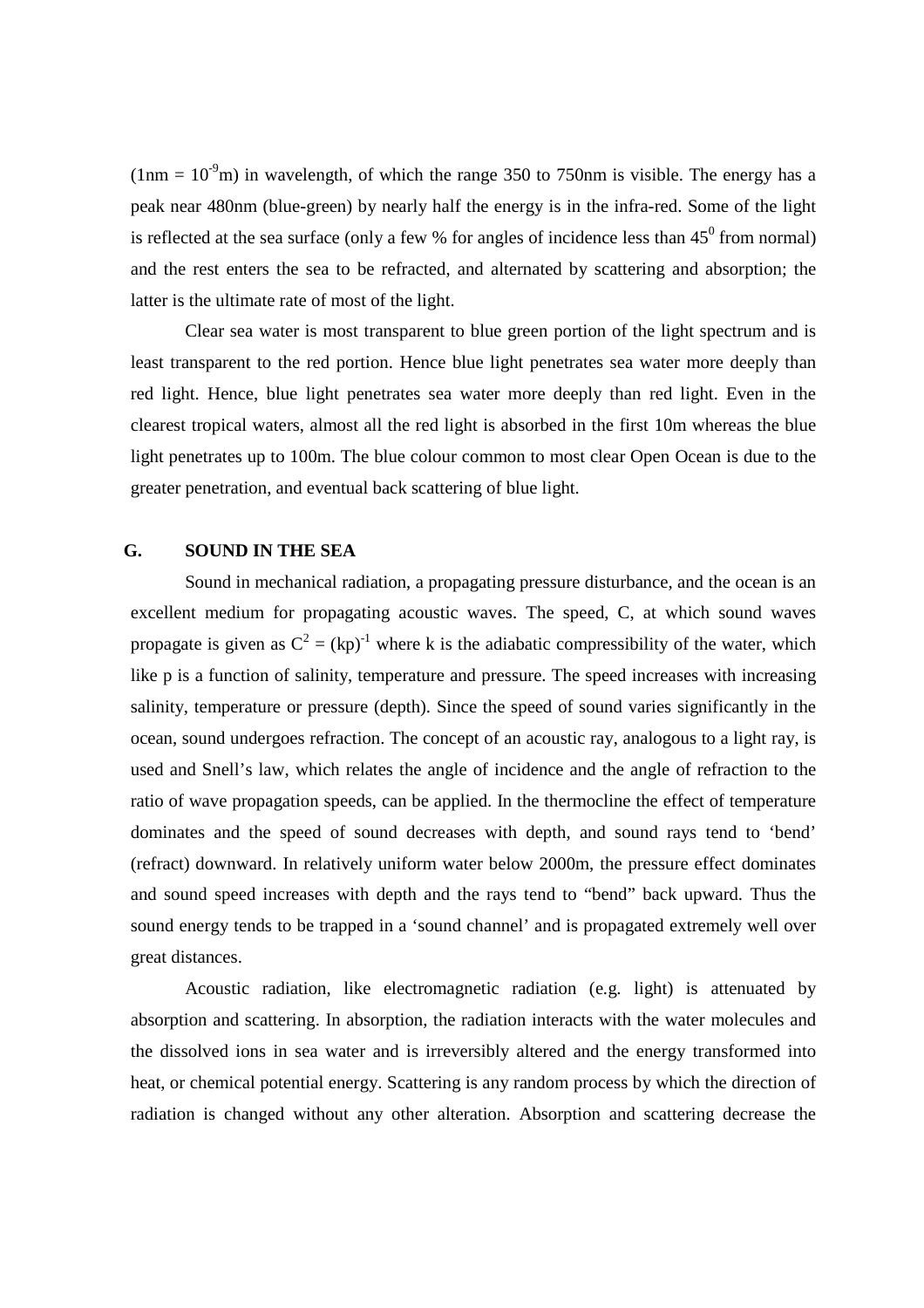intensity of sound exponentially with distance. This is very useful for the detection of the limits of the sea water (the bottom) and objects within it e.g fish.

#### **SEA MOTIONS**

The ocean said to be constantly in motion and their motions have been an immense advantage to marine environment. Such motions are known to enhance the mixing and diffusion processes. Secondly, they are known to minimize salinity and temperature variation. Thirdly they serve to enhance the dispersal, swimming and floating of organisms and their reproductive products. Fourthly, the oceanic circulation carries away toxic wastes. They recycle and replenish food nutrients, dissolved gases and essential elements.

The primary driving forces behind these oceanic circulations include:

i. Heat from the sun

ii. Additional contributions from gravitational attractions or the moon and sun.

Motions of the ocean include waves, current, vertical water movements, and tides.

#### **Waves:**

Wave is a disturbance propagated in a medium in such a manner that at any point in time in the medium the displacement is a function of time while at any instant, the displacement of a point is a function of position of the point. Different solar heating of the various regions of the earth's surface and the atmosphere generate wind. In turn, the wind blows across the seas surface to produce waves. The size of these waves produced depends on:

- i. Velocity of wind
- ii. Direction of the wind
- iii. The distance of the area over which the wind blows which is known as fetch
- iv. Duration of wind.

Waves are characterized by (i). the period,  $T - t$  his is the nine it takes the wave formed to move through one wavelength. (ii) wave length, *l*, is the distance between two successive wave crests measured perpendicular to the wave crest. (iii) wave height, H, - the distance between opposite wave crests and wave troughs measured perpendicular to both crests and troughs.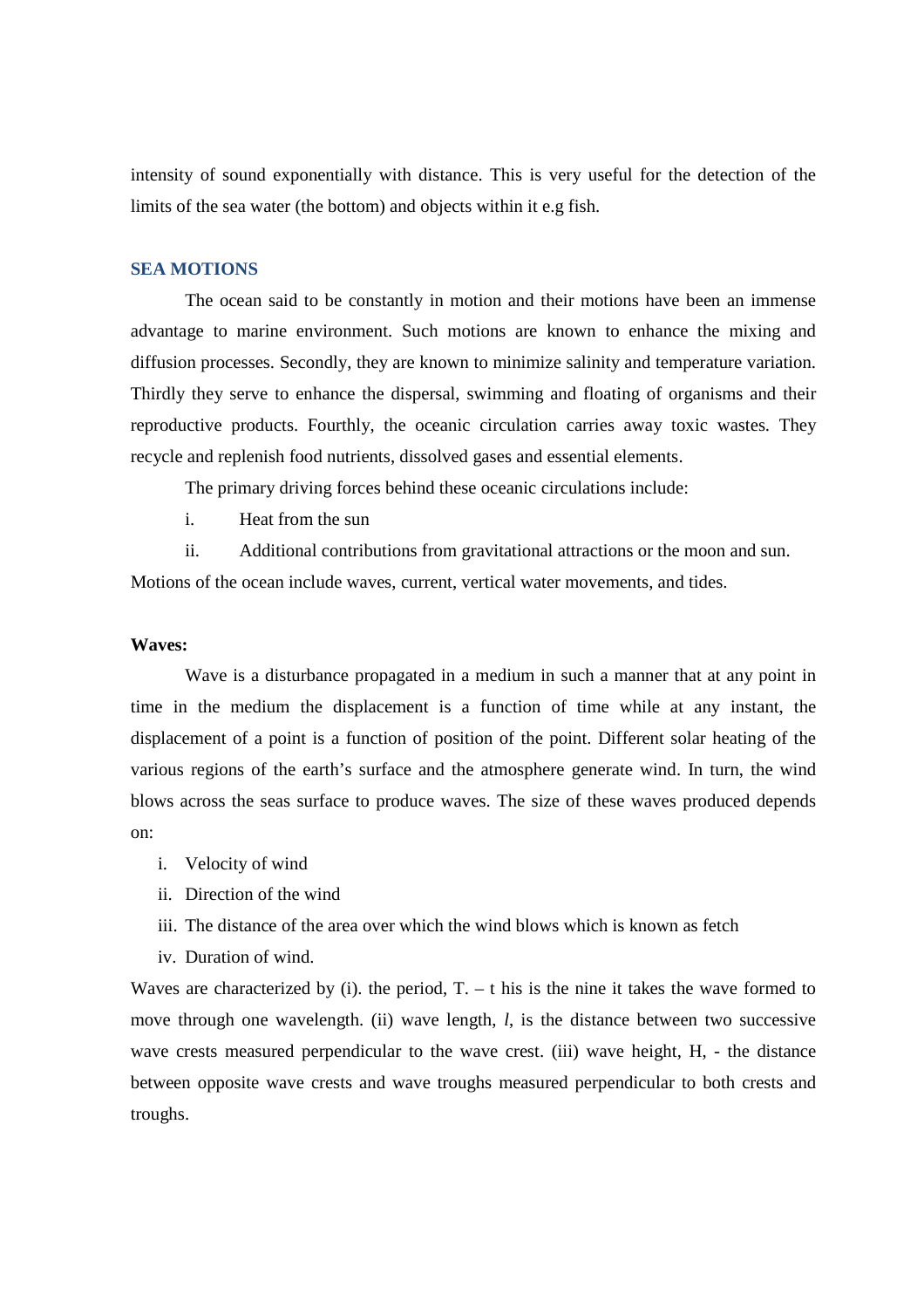The depth to which waves produce a noticeable motion is aobut half its wavelength. Wavelength seldom exceeds 100m in any ocean. The depth of effective mixing by "wind drive waves" is generally not greater than 50m. the period, J, and velocity of the wave formed are closely related to the wavelength. The relationship between the three can be represented as

 $L = CT$  $L=$  wavelength  $C = velocity$  $T = period.$ 

This formula differs in deep water because of velocity in deep water is represented by

 $C = \sqrt{gL/2\pi}$  $g =$  force of gravity

While in shallow water it is:

$$
C = \sqrt{\frac{gL}{2 \pi}} \tan \frac{2 \pi d}{L} \qquad d = \text{depth of water}
$$

# **Types of wave:**

- **a. Ripples** or capillary waves there are waves with wavelength less than 6.28cm, generally caused by winds.
- **b. Swells:** this happens when a wave attenuates there the wave out of generating area into calmer waters. It is then modified to become swell. Swells are more uniform and larger crested due to reduced height. They are also caused by wind/
- **c. Solitary waves:** there are waves that move independently of each other. These are found in shallow waters where the velocity of the waves depends only on the depth. There are also caused by wind. Each solitary wave consists of crest separated from its neighbours by flat water in which the water particles are at rest.
- **d. Long waves** there are waves in the ocean whose lengths are considerably longer. There are different types of longer. There are different types of long wave.
	- **a. Surf beats:** these are long waves with period which have been recorded to range from 1-10minutes. These are caused by gravity and are sometimes menace in the habour. They are forced waves that can be modified into a freewave close to the shore.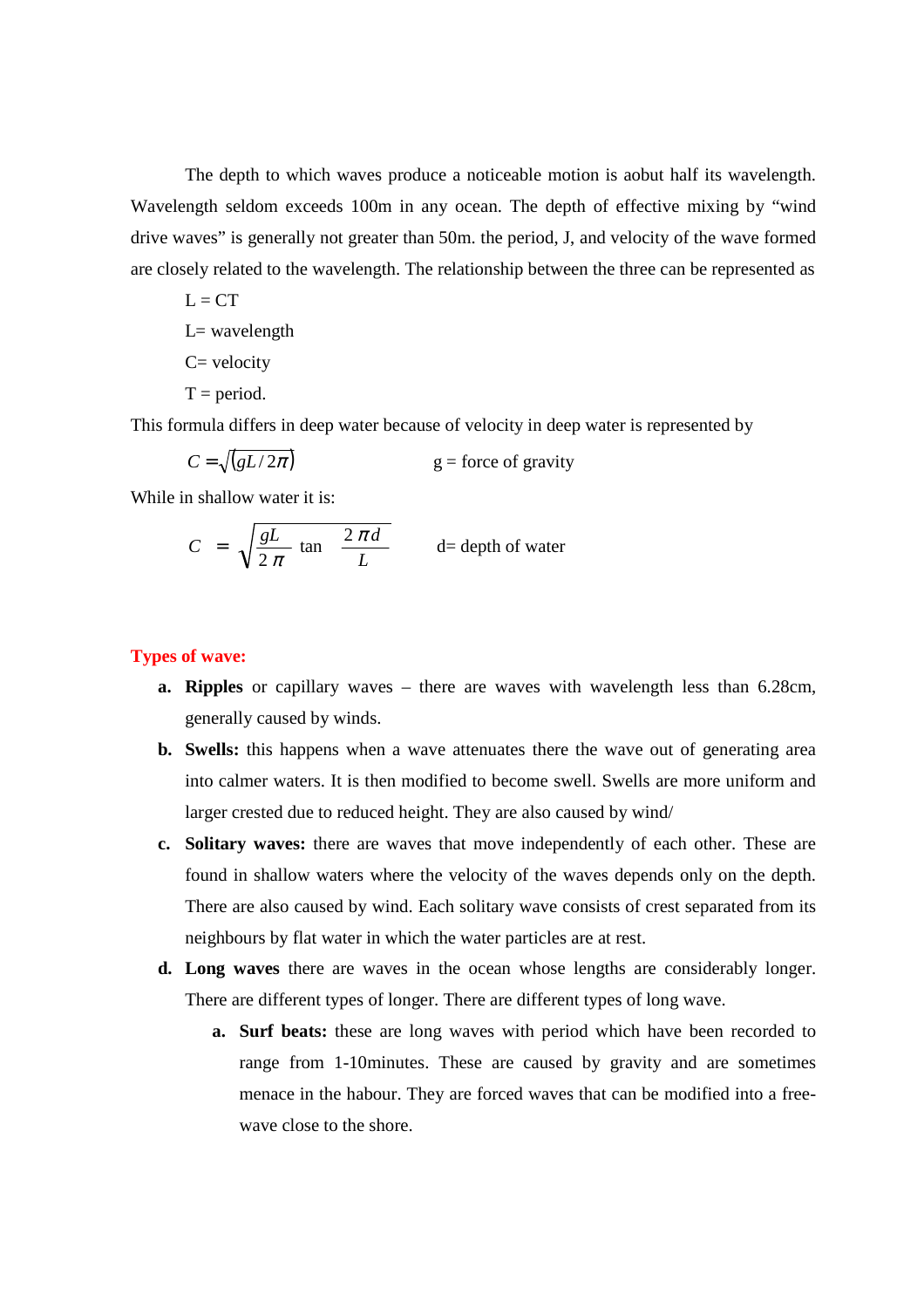- **b. Microseism:** there are long waves associated with ocean storm. The main cause of this type of wave is the interference between two wave trains of equal period travelling in opposite directions. Sometimes the reflection from a steep coast can result in interference between waves of the same period. Microseism travels much more and rapidly in the earth's crust than the waves on the ocean surface so that they frequently arrive at the coast sometimes before the storm wave will reach the coast. This, thus, gives a warning of approaching damaging waves or storms or storm dwells.
- **c. Tsunami:** this is seismic wave. It is a long wave caused by seismic activity (earthquake). It is usually generated by a submarine earthquake know as "Tsunami" (by Japanese). Any sudden movement in the earth crust under the sea will affect the water above resulting in "Tsunami". Waves produced by earth quakes have enormous lengths of about 160km though their height in the open sea may only be between 30-60mm. They are so long that their velocity depends only on water depth. They are normally not felt by ship in the open seas but as they approach close to the shore where water depth decreases, the speed of the wave will slow down and the height increases. Long wave of this type can travel an immense distance with out substantial loss of energy. There have been reports of devastating effects of "Tsunami" in Japan, Hawaii, and Alaska.
- **d. Meteorological surges:** they are long waves generated by meteorological condition. Very sudden change in wind direction is important in the formation of surges. Exceptional strong wind drives a considerable amount of water causing surge.

Surges result in a rise in sea water level. These may coincide with high or low water tides and may increase water level beyond predictable values. They are particularly dangerous when they coincide with high tide. Surges are very prominent in the Northern seas. They are two major types:

- i. External surges: these are generated outside the sea and move as free waves anticlockwise round the sea.
- ii. Internal surges: which originate inside the sea.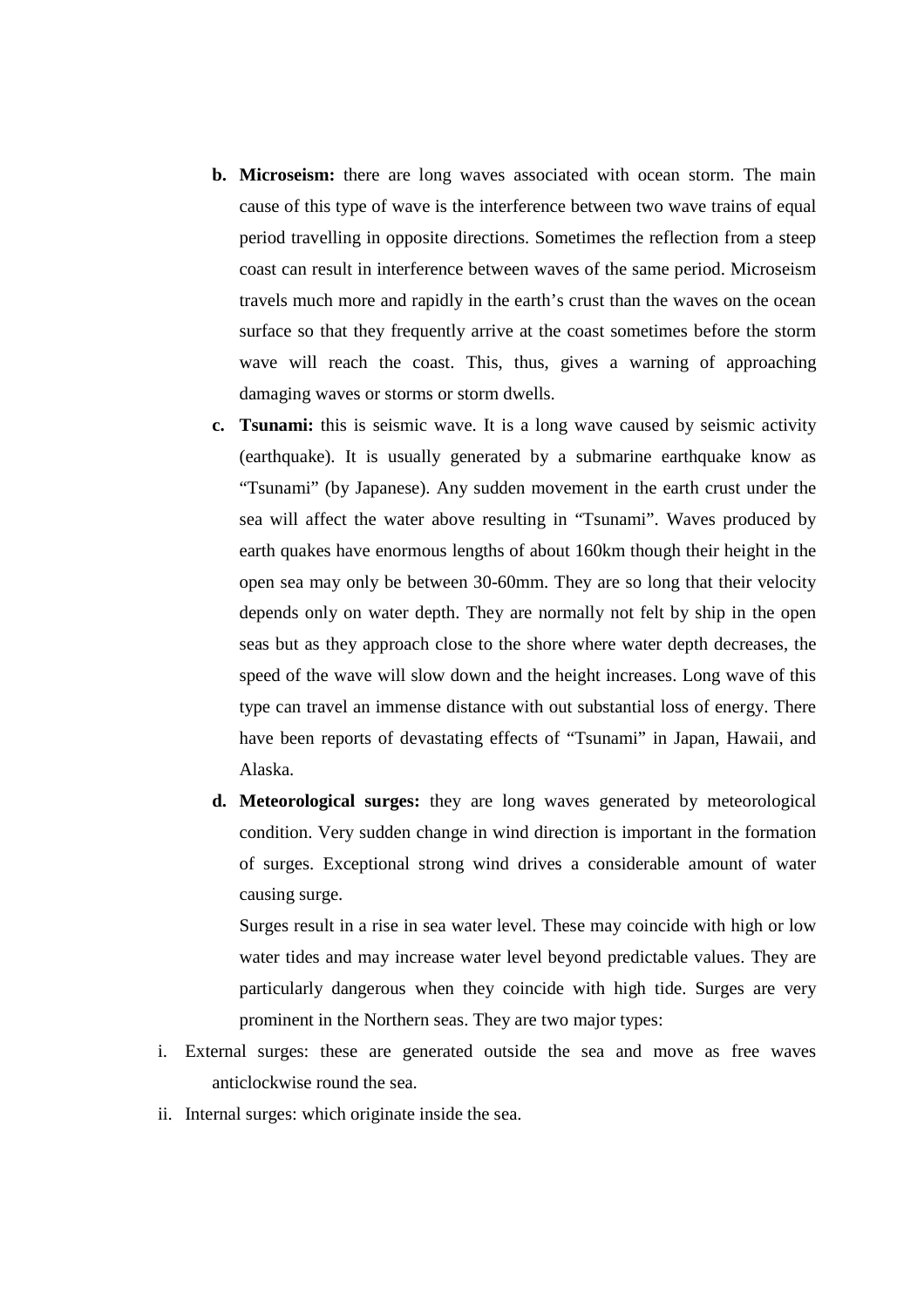#### **Tides:**

These are periodic rise and fall of the sea surface usually unnoticed in the open sea but only against coast lines. They are known to have long period waves and are usually caused by gravitational attraction of the earth, moon and sun from one another. Tides are characterized by

- i. **High tide:** this is the max elevation of the tide due to rise in sea water level.
- ii. **Low tide:** the minimum level due to fall in sea water level following high tide. Too low or too low tides occur every day on most coast lines.
- iii. **Tidal range:** is the vertical difference between high and low tides. It can vary less than 1m to over 15m depending on the coast lines.
- iv. **Intertidal zone:** this is the zone of the range of high and low tides on the coast lines. It is usually covered at high tide and exposed at low tide. It is a zone of unique marine life because here, the sea, land and air all play important roles in establishing the complex physical conditions in which all the intertidal plants and animals must adapt to. Tide seas are important in influencing the
	- i. The movement of materials
	- ii. Morphology of the sea floor.
	- iii. Waves and shipping activities at the coast.

#### **Tides producing forces:**

Ocean tides are the consequences of gravitational attraction of the moon and sun and the ocean of the earth. From the Newton's law of gravitational, the gravitational force of attraction between two bodies is directly proportional to the product of their masses and inversely proportion to the square of distance between the bodies.

 The mass of the sun is about 27million times greater than that of the moon. Yet, the moon exerts twice as much influence on the earth's tide. This is because of the earth-moon distance which is only 1/400 of the earth-sun distance i.e it is nearer to the earth and thus compensates for the moon small size.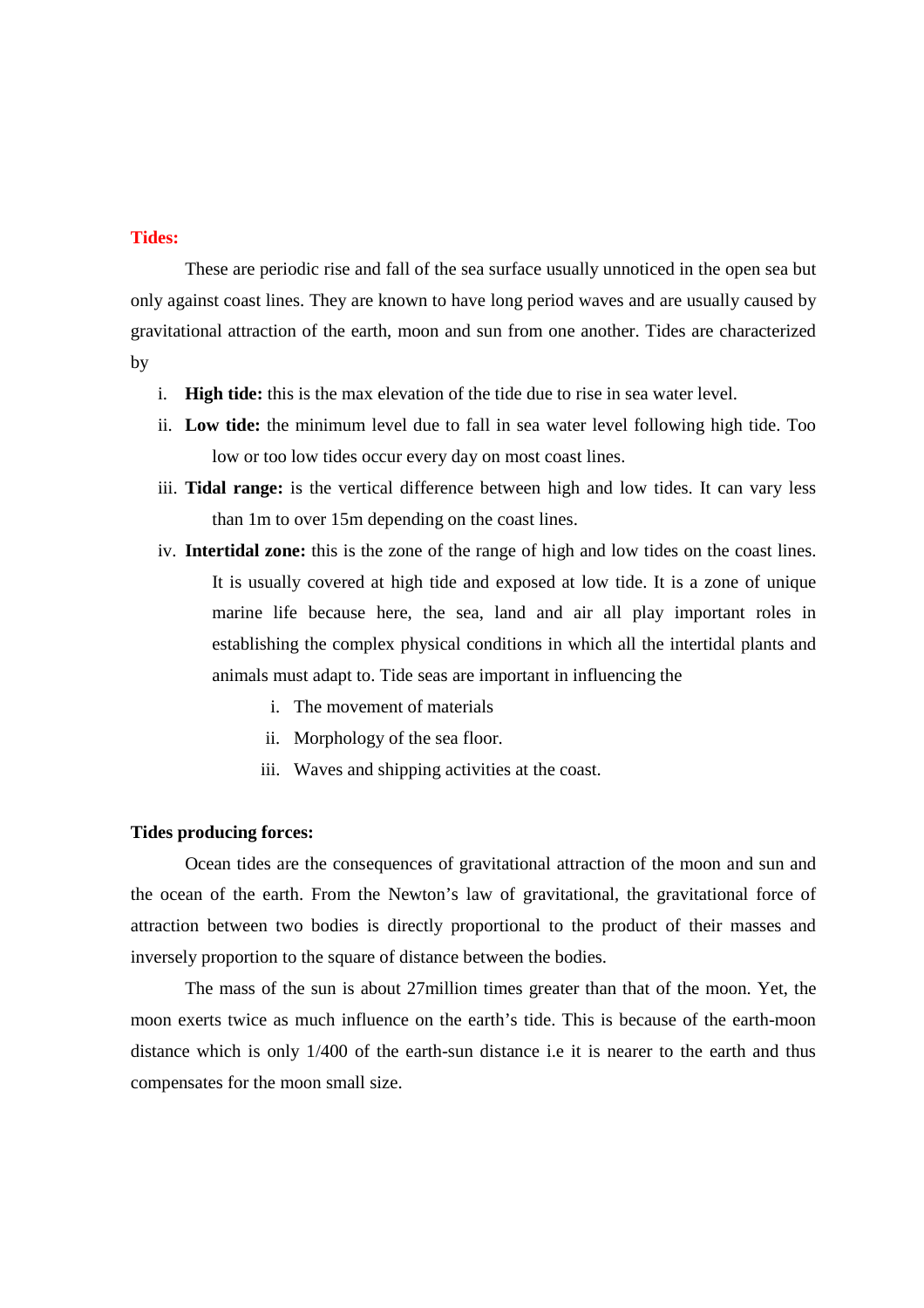The moon completes an orbit around the earth each lunar month (28days) and in reality it is 27 days. To maintain this orbit, the gravitational force between the earth and the moon much exactly balance the centrifugal force holding the bodies apart. On earth, the centrifugal force everywhere is equal in direction and magnitude and is directly opposite the gravitational force.

Linear tides are produced by the attraction of moon while solar tides  $(1 \frac{1}{2})$  as high as lunar) are produced by gravitational attraction of sun.

 Assuming hypothetically that the earth is completely covered by water, two bulges of waters (temporary increase in volume) will normally pile up; one on the side facing the moon and other on the opposite side of the globe.

 Each day, as the earth rotates under its tidal bulges, a point on the surface experiences high tide when under the tidal bulges and low tides when at right angle to the bulges. As the earth makes a complete rotation every 24hours on the earth surface, it first experiences (a) high tide (b) low tide (c) high tide (d) low and finally (e) high tide.

 Similarly the sun-earth system also generates tide producing forces that yield solar tides about  $\frac{1}{2}$  as that of the lunar tides. The solar tide is expressed only as a variation on the basic lunar tide pattern rather than as individual sets of tides.

## **Types of oceanic tides**

- i. Semi diurnal tide: in this tide, there are two high tides similar to each other and two low tides similar to each other. The main characteristic of east coast of USA.
- ii. Daily (Diurnal) tide: here there is only one low and one high tide each day.
- iii. Mixed semi-diurnal: there are two high tides and two low tides each day but they are different from each other.

Tidal conditions of any day of a selected coast lines can be predicted. This is because the movements of the bodies which bring about tides are regular and well known enabling the tide to be predicted with accuracy, therefore the periodic nature of tides are easily observed and recorded. The meteorological condition can, however, bring about some differences in the predicted and actual tides.

#### **Currents:**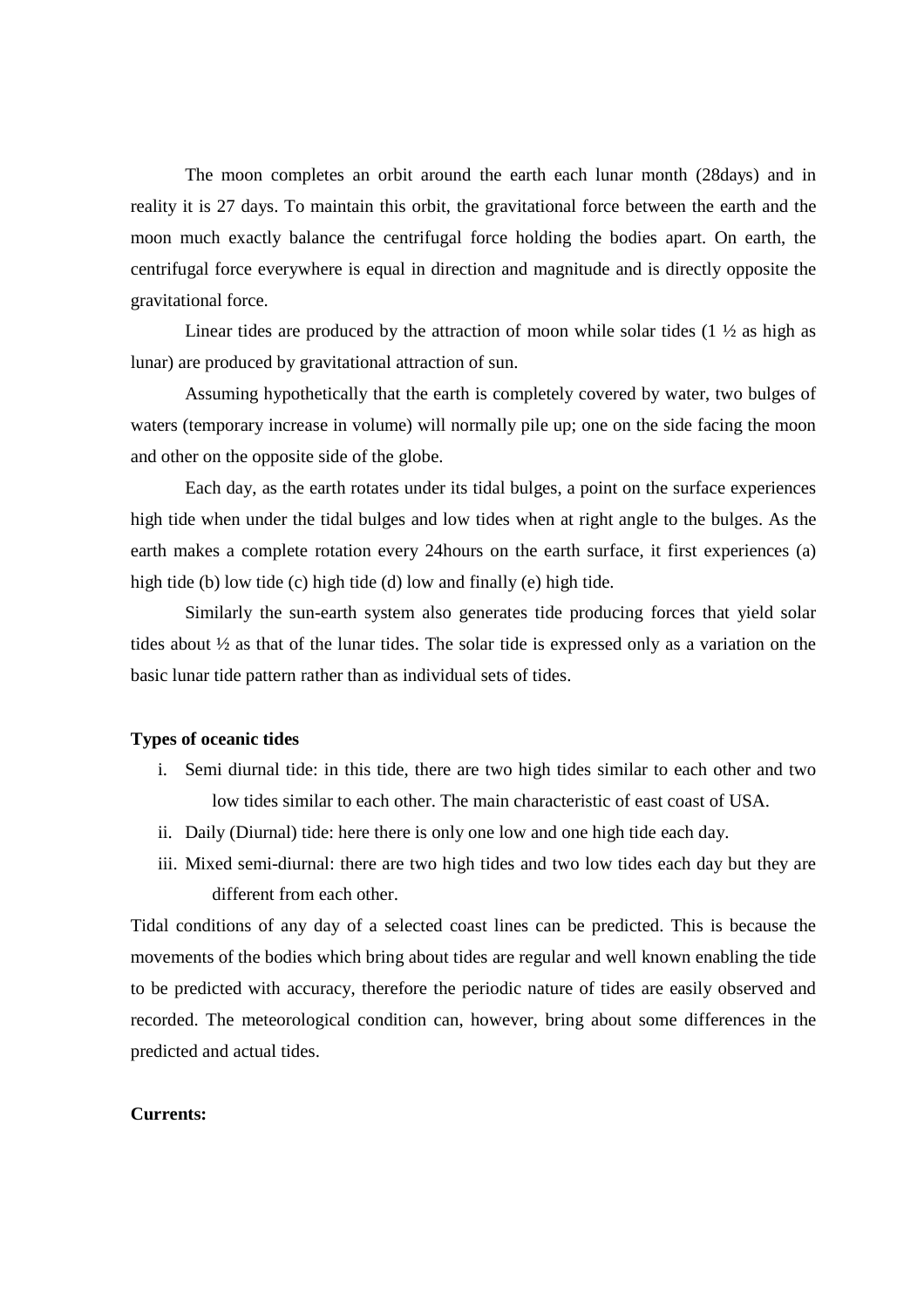These are non-periodic water movement generated by external forces. These forces include:

- i. Friction exerted by wind.
- ii. Horizontal density variation
- iii. Changes in atmospheric pressure.

Usually  $1 \& 3$  cause major currents. Currents in the surface layers of ocean are usually caused by wind stress, while the main cause of deep water movements is caused by density variation.

 Surfaces currents: these are large scale horizontal transports of surface water occurring in different regions of the world where wind velocity and direction are slowed down over the ocean. This slow down velocity that flows from the equatorial region to the polar region are called the WARM CURRENTS because they have a high surface temperature. Those that flow from polar to equator are known as the COLD CURRENTS because they have lower surface temperature.

 The direction of flow of surface current is influenced mainly by planetary winds. There are three major planetary winds:

- i. Trade wind: between the equator and the tropics e.g NE trade wind which causes the north equatorial current. SE trade wind which causes the subequatorial current.
- ii. WESTERLIES: there usually blow in the temperature region and is responsible for the N. Westerly of the N. hemisphere.
- iii. Polar easterlies: they occur at the very high latitude and usually blow from east to west. They include the antartic sub-polar current and the artic current in the N. hemisphere.

Generally, currents move clockwise in the N. hemisphere, and anticlockwise in the S. hemisphere.

#### **Types of current:**

**i. Geostropic currents:** they are frictionless currents which flow horizontally without change in velocity. Gravity is the only external force that causes geostropic current.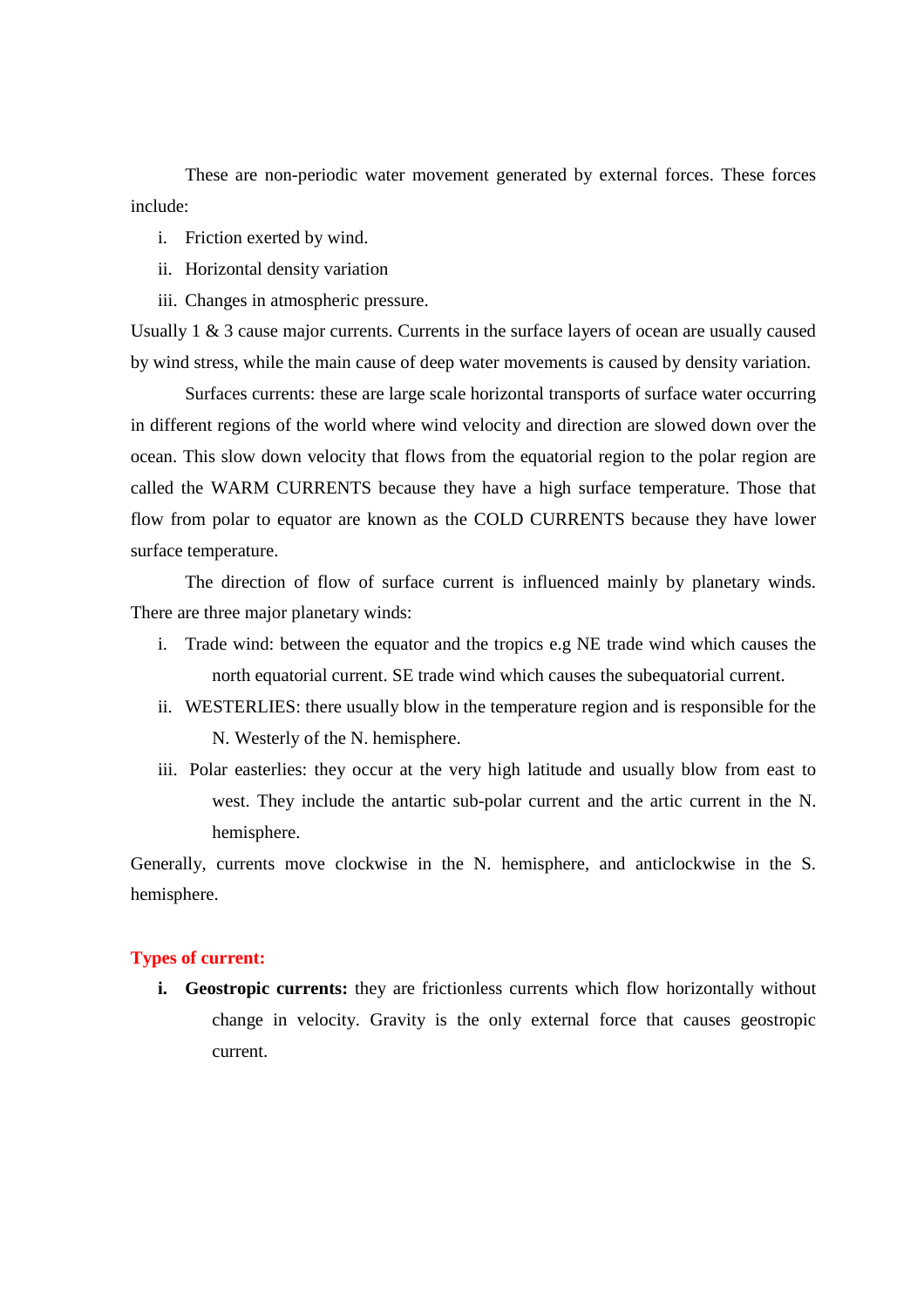- **ii. Inertial currents:** there are due to sudden changes in the forces that cause currents. They result from a lack of balance between the pressure gradients, friction, and the resultant geostropic acceleration.
- **iii. Wind drift currents:** there are the current that do not flow in the direction of wind due to the friction between the wind and the sea surface as well as friction within the water which results to what is known as "Ekman's" spiral. T his shows that as the wind blow over the surface of the water the current gradually changes further right of the wind direction, and hence become slower as the depth increases. This change with depths is referred to as CORIOLIS effect. This reduces momentum with depth. The deflection of current to the right tin the NH and to the left in the SH, in the most important feature of wind drifting current.

#### **Vertical water movements:**

These are produced by sink and upwelling processes. The processes breakdown the vertical stratifications by the thermocline. Seawater sinks when its density increases, and the processes which result in increase density occur, strictly at the water surface.

**"UPWELLING"-** This is the massive rising of water from the deep bottom to the surface. Whatever the cause, upwelling processes bring deeper nutrient, rich waters to the surface layers and therefore redistribute the nutrient and increase primary productivity.

 Wind and tides wave create turbulence in the near surface-water and these will mix deeper nutrient water upward. Mixing is mostly effective over the continental shelf where the shallow bottom prevents the escape of nutrients into deeper waters.

 In sub-tropical latitudes of most oceans, the strong permanent thermocline near the base of the photic zone inhibits upwelling, hence, the regions have very low rate of primary productivity. Thermocline in the temperate waters is seasonal. In winter, the surface water cools (becomes denser), sinks and the thermocline disappears and upwelling occurs enriching the surface layers with nutrients. As temperature increases in the spring, the thermocline is established which becomes well developed in summer like the permanent thermocline in tropical waters. This prevents upwelling until autumn and winter when the temperature is now lowered, the thermocline weakens and disappears giving way to upwelling again.